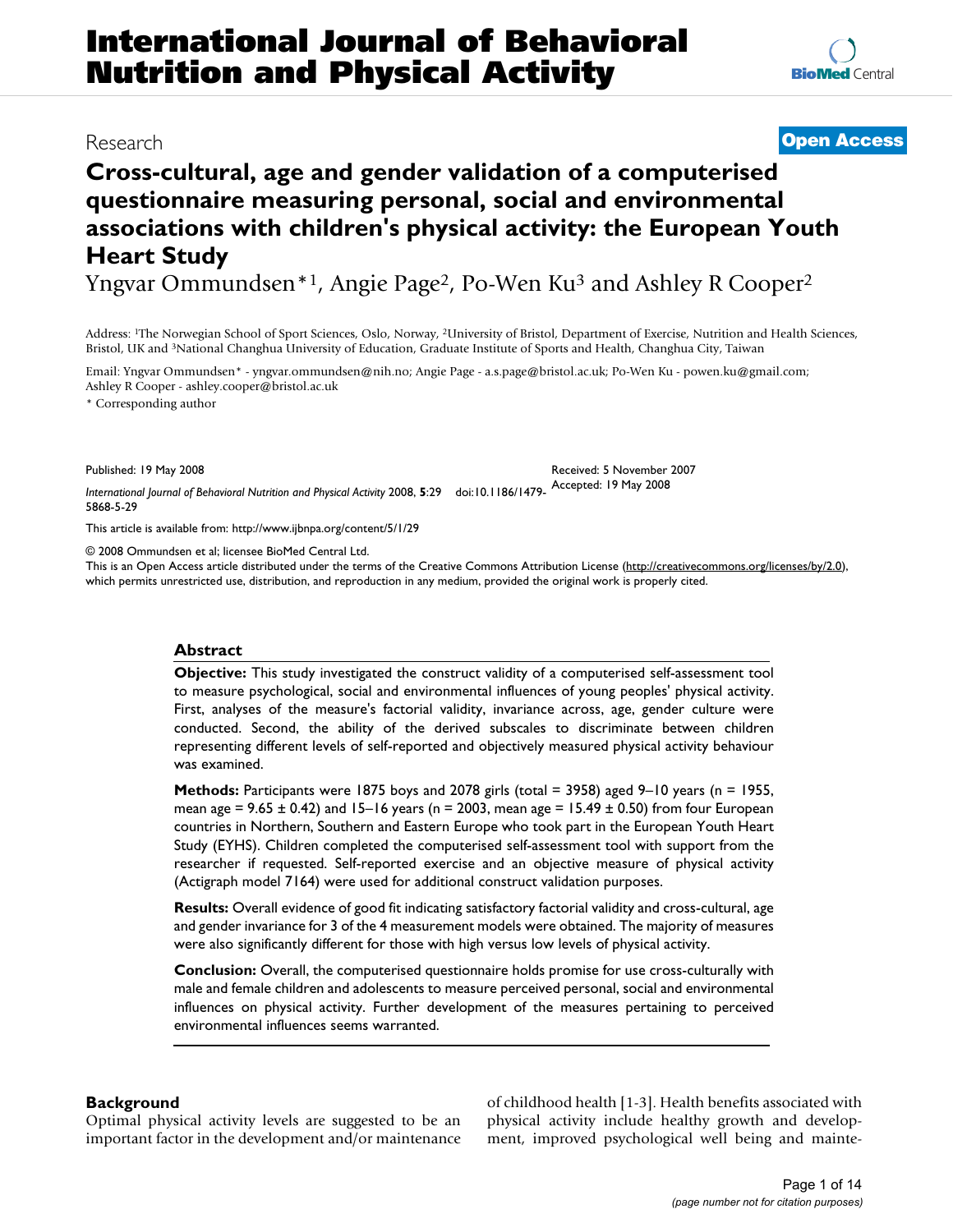nance of energy balance [2,4,5]. Knowing the influences on physical activity in young people is an important first step in designing physical activity intervention programmes to increase physical activity levels in children and adolescents [6]. This is important as experiences of physical activity in childhood may impact on subsequent participation as an adult [2]. The strength of 'tracking' of physical activity is equivocal but is generally reported to be moderate throughout childhood and weaker from childhood to adulthood [7].

Several factors have been described when trying to understand influences on physical activity among children and youth. Three sets of influences embedded in social cognition approaches and ecological models of behaviour have gained repeated support in the physical activity literature. These three sets comprise 1) *personal factors* reflecting *outcome expectations* emanating from social-cognitive theory and attitude-behaviour models, and *competence perceptions and enjoyment* emanating from White's model of effectance motivation embedded in Harter's competence motivation theory; 2) *social factors* reflecting *social support from significant others* emanating from Bandura's social-cognitive theory; 3) *physical and social environmental factors* reflecting *physical opportunities for physical activity, access to safe environments and social restrictions* emanating from Bandura's social-cognitive theory and social-ecological models of physical activity behaviour [8,9]. In his conceptual Youth Physical Activity Promotion model based on the Precede-Proceed framework, Welk [9] categorized the above three sets of influences as representatives of predisposing, reinforcing, and enabling factors respectively [9]. These three sets of perceived personal, social and physical and social environmental factors seem to hold great promise for understanding physical activity behaviour [9,10]. Other factors have received less attention, e.g. few measures have been investigated related to teachers as potentially influential on young peoples' physical activity [6,8]. Nevertheless, Welk in his model [9] included social support of teachers as significant others' social support under the umbrella of reinforcing factors, so including teachers as a source of social support alongside e.g. parents, peers seems reasonable. Recent research highlighting the importance of context specific activity e.g. active commuting and informal games at school supports the focus on the school and the potential role of teachers to facilitate or inhibit activity related perceptions and behaviour [11].

Despite existing efforts to determine perceived personal, social and environmental influences of physical activity behaviour in children [8], estimates of construct validity of potential correlates are still limited [6,8,11,12]. First, more evidence of the factorial validity and gender, age and cross-cultural invariance of correlates is needed. Second,

few studies have included a range of measures of perceived environmental influences within the same sample to reflect social-ecological models [8]. Third, there is a lack of studies that have examined the ability of perceived personal, social and environmental factors to discriminate between children's objectively measured physical activity levels [13-15].

In terms of factorial validity and estimates of invariance, few studies have used psychometrically robust latent variables in investigating influences on physical activity [13,15], and despite the increase in large multi-centre studies few confirm the validity of measures across different languages or cultures [15]. Examining cross-cultural, age and gender invariance is important to be confident that any differences in reported regional, cultural or population based scores are not merely a function of differences in interpretation of the measures according to context, language, age or gender. There is a possibility that the responses to items may be coloured by a particular cultural norm within a country, an age cohort or a specific gender [16,17]. The cross-cultural psychometric integrity of sport and exercise psychology measures can be examined using structural equation modelling to test factorial invariance (17). Investigating factorial invariance across countries, age and gender groups allow us to examine whether a questionnaire measures a latent construct similarly across samples. It involves a comparison of the equivalence of the variance- covariance matrix, factor structure, factor loadings, factor variance and item uniqueness across subgroups.

Perceived personal, social and environmental influences are difficult to measure, particularly in young people [13]. Interview methods are time-consuming, and secondary data collection via the parents is open to bias [18]. Traditional paper and pencil self-report measures are also problematic due to language and cognitive limitations in this age group [19]. Situational factors may also impact on the quality of data obtained from self-report questionnaires, such as variation in instructions given and how they are interpreted by respondents. Furthermore problems in use of language and content relevance can impact on responses to questions and the predictive ability of the determinants in different groups. Overcoming these barriers is critical for multi-centre studies which seek to combine and compare data from different populations. Computers offer a potential medium for helping to reduce the impact of these problems [19,20]. Use of computers for data collection may improve the reliability and validity of self-report measures by: a). Providing a stimulating and familiar format for the majority of children with comprehensive instructions incorporating sound, images and text to facilitate understanding of the questions; b) Ensuring all questions are completed and unreasonable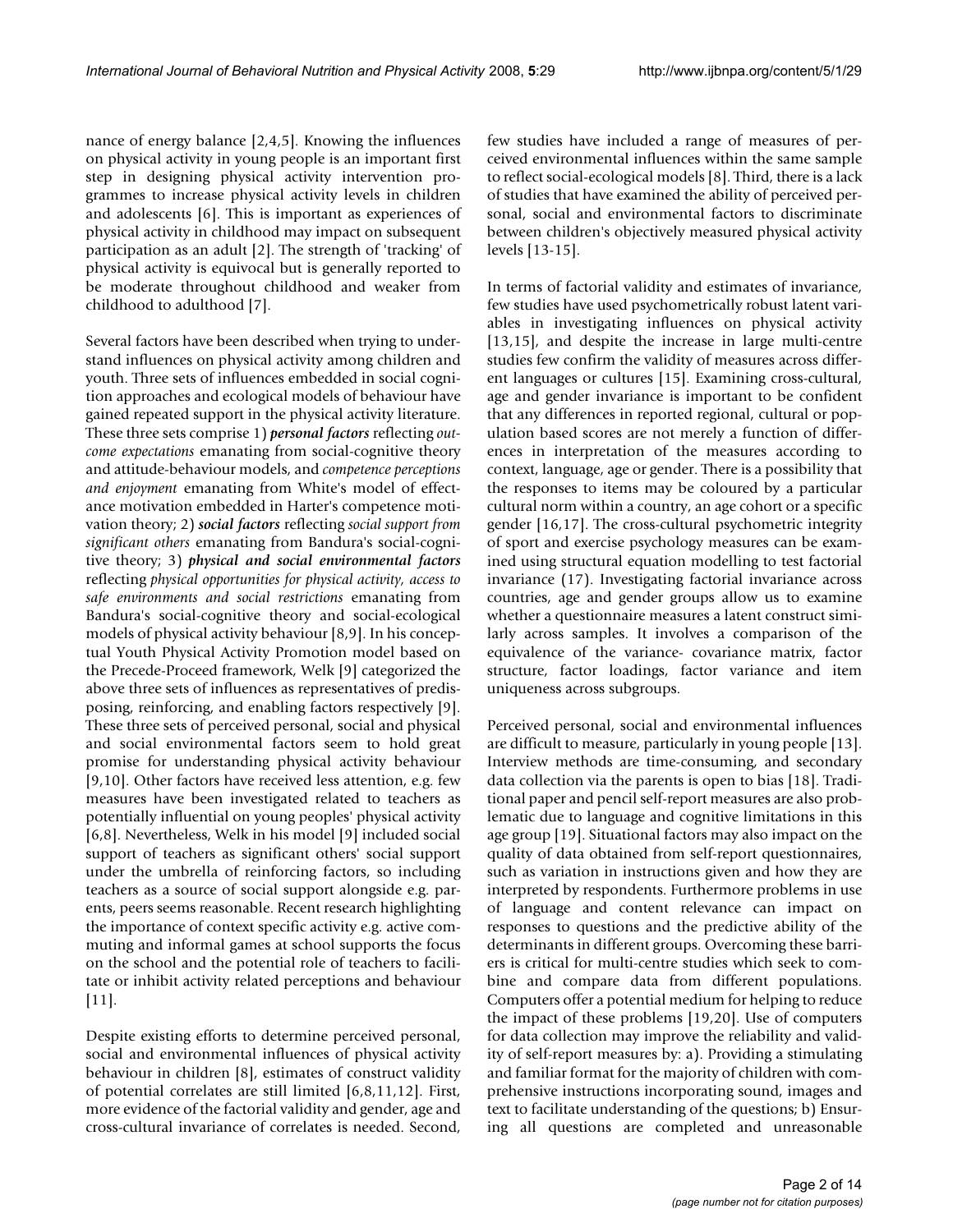responses are not accepted, so reducing missing data; c). Incorporating triangulation techniques to systematically cross-check children's responses; d). Entering data concurrent with administration, so reducing error; e). Providing standardised instructions minimising potential variability in administration and f). Providing an anonymous environment for children to respond to, limiting the potential bias of interaction with an adult. For these reasons a computerised questionnaire measuring perceived personal, social and environmental correlates of physical activity and children's health was developed and validated in a UK sample [21,22].

## *Main aim*

The main aim of the current study was to investigate the construct validity of measures of three (e.g. personal, social and physical and social environmental) sets of perceived influences of physical activity behaviour in children and adolescents from four European countries. To this end a two-step procedure was used. First we examined the measures with respect to factorial validity and their invariance according to country, age and gender. Second, we examined whether the measures tested in step one were able to discriminate between children with different levels of self-reported and objectively measured physical activity behaviour.

# **Methods**

# *Participants*

Data from participants included in the European Youth Heart Study (EYHS) were used. The EYHS is a multi-centre, international study addressing the determinants, prevalence and aetiology of cardiovascular disease risk factors in children aged 9 and 15 years across four culturally different European countries [23]. Boys and girls aged 9 and 15 years old were randomly selected to participate from study locations in Northern Europe (Norway: Oslo and Denmark: Odense), Southern Europe (Portugal: Madeira) and Eastern Europe (Estonia: Tartu). All locations carried out the same protocol. Full details of the overall study design, sampling procedures and participants are provided in Riddoch and co-workers [23]. The age groups representing 9 and 15 years old were chosen to broadly represent children on either side of puberty. At each study location, a defined population of minimum 1000 boys and girls ages 9 and 15 y were recruited. Samples of children were drawn in a similar fashion within each study location. At each location, a sampling frame of schools using official lists was compiled. The primary sampling units were schools and the secondary units were student registers or roll calls. Schools were stratified by the sociodemographic characteristics of their local areas. Each school was given a weighting according to the number of children enrolled and a minimum of 20 schools were randomly selected using probability proportional to school

size. Children of appropriate ages were sampled randomly (random number tables) within schools using the school register by means of a two stage cluster sampling procedure. This sampling procedure secured a) a similar overall participation proportion in each country (73–76%), and b) that the participation proportions were reflective of the populations at each study locations with respect to gender, ages, racial/ethnic status and socio-demographic background [1]. In total, 1875 boys and 2078 girls (total  $= 3958$ ) aged 9–10 years (n = 1955, mean age = 9.65  $\pm$ 0.42) and 14–15 years (n = 2003, mean age = 15.49  $\pm$ 0.50) participated.

# *Measures*

# *Correlates of physical activity*

The computerised questionnaire contained measures designed to capture theoretically derived relevant constructs identified as perceived personal, social and social & physical environmental influences on physical activity in young people. See Table 1 for details of all measures (scales and subscales with respective items based on the confirmatory factor analyses results). Items of each subscale were summed and divided by number of items per subscale to represent the mean score for the following constructs:

1. *Perceived competence-enjoyment* comprising two subscales, competence and enjoyment.

2. *Perceived outcome expectations* comprising two subscales; functional outcome expectations and social outcome expectations.

3. *Perceived social support* comprising four sub-scales, parental social support, parental encouragement, peer support, and teacher support.

4. *Perceptions of the social-physical environment* comprising three sub-scales, opportunity, facility and licence.

[8,9,24,25]. With the exception of the teacher support, all measures consisted of items originating from previous research, where evidence of their reliability and validity has been demonstrated [6,26-28]. All measures were collectively pilot tested on a smaller sample of English children from Bristol and London. The younger children were selected for pilot testing as these were most likely to find the questions cognitively challenging. Six focus groups were initially carried out with groups of 6–8 children of mixed gender in Bristol. Where measures in the format of existing scales were available the items were discussed with children to determine their understanding of what the items were assessing and their ability to differentiate between the responses. For items where existing measures were unavailable (e.g. perceived teacher support) open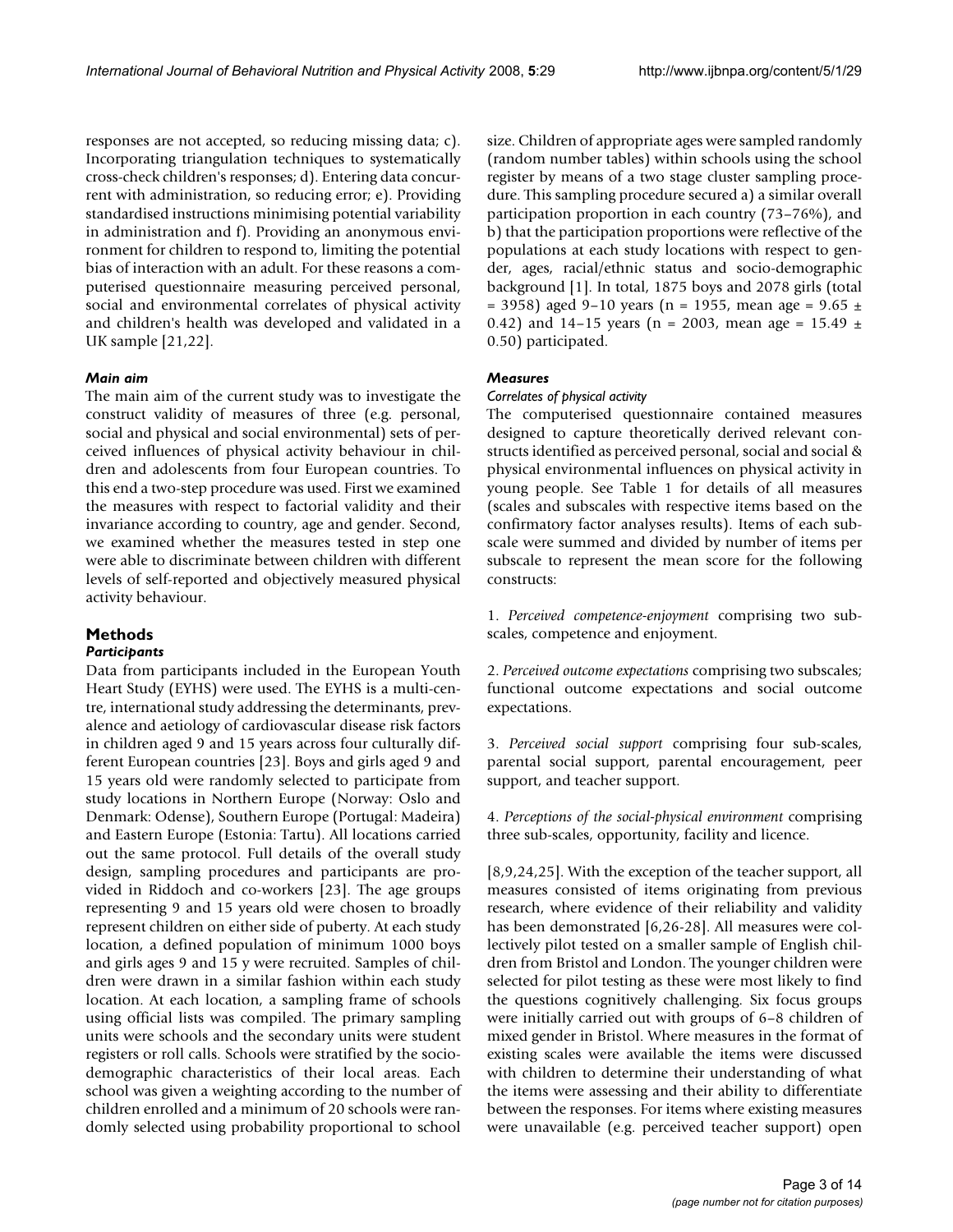#### **Table 1: Summary of perceived personal, social and environmental measures based on confirmatory factor analysis**

| Measures including scales and subscales with respective items and response<br>formats from computerised questionnaire                                                                                                                                                                                      | Source of original scales                               |
|------------------------------------------------------------------------------------------------------------------------------------------------------------------------------------------------------------------------------------------------------------------------------------------------------------|---------------------------------------------------------|
| Enjoyment-Competence scale (response format 1-3)<br>Subscale Enjoyment<br>I have more fun playing games and sports than doing other things<br>Playing games and sports is the thing I like to do best.                                                                                                     | Brustad <sup>(1993)</sup><br>Harter <sup>(1978)</sup>   |
| I wish I could play more games and sports than I get chance to.<br>I usually prefer to watch rather than play games<br>I really like doing PE at school.<br>Subscale Competence<br>I feel that I am better than most other kids my age at games and sports.                                                |                                                         |
| I feel really bad when I get out of breath from running around<br>I feel that I can easily keep up with other kids when playing games and sports.<br>Outcome expectations scale (response format I-3)<br>Subscale Social Expectations: If I were to exercise most days it would                            | Trost et al <sup>(1997)</sup>                           |
| Be fun<br>Help me make new friends<br>Help me be with my friends more<br>Help me look good to others<br>Subscale Functional Expectations: If I were to exercise most days it would                                                                                                                         |                                                         |
| Get or keep me in shape<br>Make me better in sports<br>Help me be healthy<br>Help me control my weight                                                                                                                                                                                                     |                                                         |
| Give me energy<br>Perceived social support scale (response format 1-4)<br>Subscale Parental Support: How often does your mum or dad<br>Take you to exercise or play sports<br>Watch you take part in exercise or sports                                                                                    | Sallis et al. <sup>(1999)</sup>                         |
| Exercise or play sports with you<br>Subscale Parental Encouragement: How often does your mum or dad<br>Tell you to exercise or play sports<br>Tell you that exercise is good for your health                                                                                                               |                                                         |
| Subscale Peer support<br>How often do your friends exercise or play sports with you?<br>How often do you ask your friends to play out with you?<br>How often do your friends ask you to play out with them?                                                                                                |                                                         |
| Subscale Teacher support: How often does your teacher<br>Talk about exercise in lessons<br>Organise or play games with you apart from PE<br>Tell you to exercise or play sports                                                                                                                            | Items for teacher support generated through pilot study |
| Social-physical environment scale (response format I-3)<br>Subscale opportunity:<br>It is safe to walk or play alone in my neighbourhood during the day.<br>There are other children near by home to go out and play with<br>There is somewhere at home I can go out and play<br><b>Subscale Facility:</b> | Sallis et al.(1999<br>Trost et al(1997)                 |
| There are playgrounds or parks close to my home where I can play<br>At school there are playgrounds or fields where I can run around<br>Subscale License:<br>I always have to tell my parents where I am when I go out<br>If I am going out I always have to be back by a certain time                     |                                                         |

questions were used and items generated after content analyses of responses provided by the children. In some instances items and responses were slightly modified based on feedback from the focus groups. For example, dichotomous yes/no responses were replaced with 3 to 5 point response formats. In order to keep responses age appropriate and simultaneously consistent across age groups, no responses exceeded 5-point formats. Variables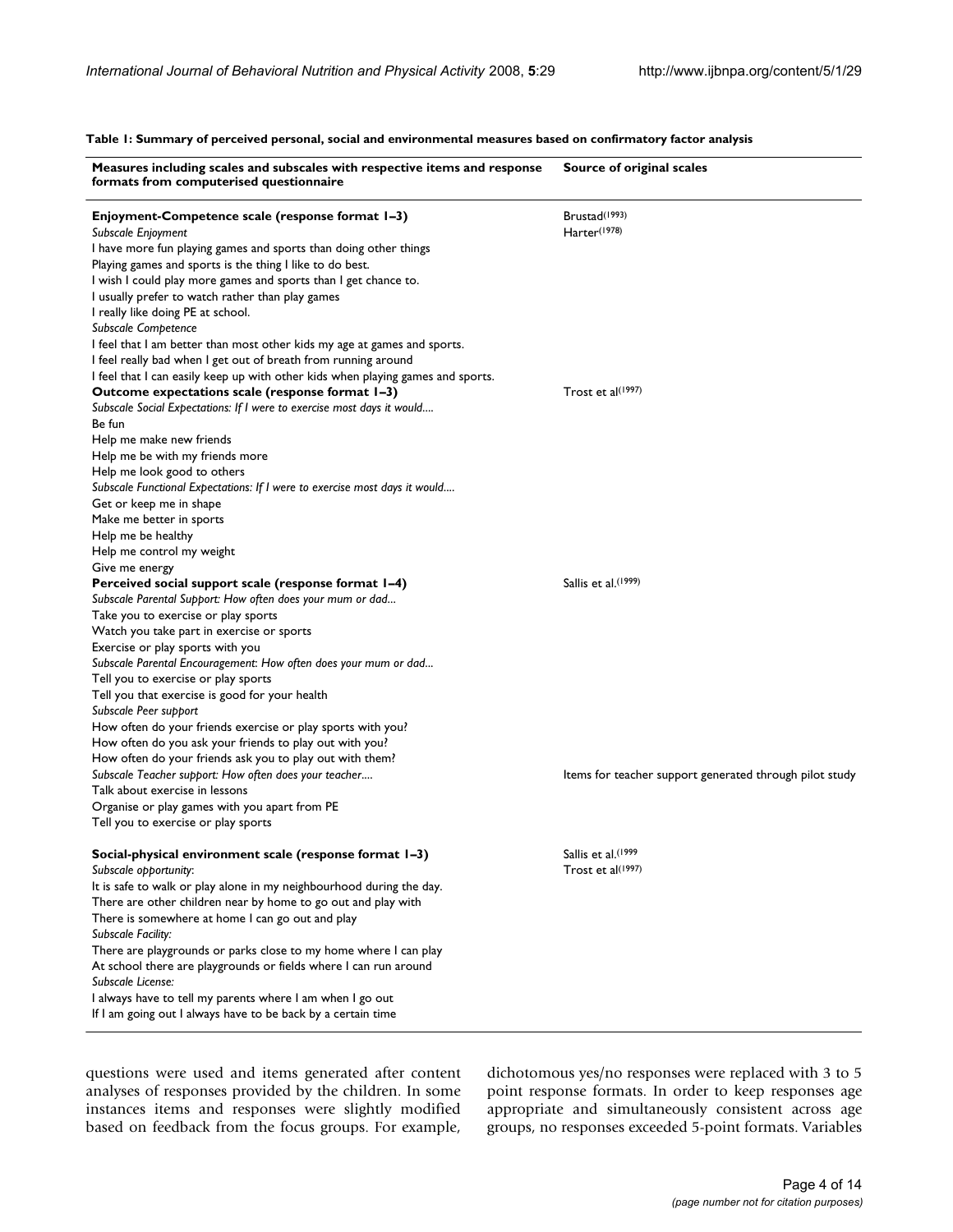with a 3-point response format ranged from 1 (definitely no) to 3 (definitely yes), variables with a 4-point response format ranged from 1 (hardly ever or never) to 4 (every day) [21]. In addition, extra items were added to reflect a broader range of perceived environmental indices than those usually studied, such as license; that is parental permission for child to play and stay out alone or with peers in the home surroundings or elsewhere [6,28]. Further validation work included a pilot test of the items on 120 Year 5 (aged 10–11 years) boys and girls from London. Test-retest reliability for the derived scales ranged from r = 0.64 to  $r = 0.86$  ( $p < 0.05$ ). All measures comprised at least three to five items to represent each construct [29]. To keep the questionnaire length to a minimum, factor analytic procedures in the pilot phase were used to determine items with the highest loadings and eliminate others based on significant cross-loading or non-loading on intended factors.

#### *Physical activity behaviour*

In order to examine the ability of the correlates to differentiate between children representing different levels of physical activity behaviour two measures of physical activity were used. The first was self-reported 'Stage of change for physical activity'. Studies [30] based on work by Prochaska and co-workers typically formulate five stages of readiness for change in physical activity ranging from stage one; "I am currently not physically active and I do not intend to engage in physical activity in the next 6 months" (Pre-contemplation) to stage five "I am currently regularly physically active and have been for more than 6 months" (Maintenance). The Stage of Change construct is able to differentiate between people as being able to differentiate between people with different levels of physical activity in different age groups, where those in stages 4 and 5 are more frequently physically active than those in stages 1 and 2 [31]. The second measure of physical activity was an objective measure using the MTI accelerometer (model 7164; former Computer Science Applications). The MTI is an electronic motion sensor comprising a single plane (vertical) accelerometer. The monitors are small  $(4.5\times3.5\times1.0 \text{ cm})$  and light (about 43 g) and are worn in an elastic belt around the waist. Verbal and written instructions were given to both the children and their parents regarding its use. All children were instructed to wear the monitor continuously during the day, except when doing water-based activities. The monitors were pre-programmed to start recording at 0500 on the first day of measurement. The activity counts detected by the accelerometer were averaged and stored every 60s for 4 consecutive days, including 2 weekdays and 2 weekend days, and the number of minutes per hour of moderate or greater intensity physical activity (> 3 METS) was calculated using established age-specific cut points [32] to divide children into high versus low physical activity groups. These

groups were based on whether children met current physical activity guidelines, i.e. achieving average of at least 60 minutes of accumulated moderate intensity activity per day [3]. However as physical activity was not measured for seven consecutive days in this study, the high activity group were those who achieved at least 60 minutes per day of moderate or greater intensity for a minimum of three days. Only children with at least 10 hours of recorded time per measurement day were included in the analysis and data reduction was carried out using established macros in line with previous analyses [1].

#### *Procedure & ethical issues*

A standardised research protocol for the EYHS was followed in collecting, processing and analysing data [23]. Study protocols conformed to the international guidelines on biomedical research and each research team complied with the ethical procedures of that country. Written, informed consent was obtained from the child's parent or legal guardian after they were given, in writing a full explanation of the aims of the study, its possible hazards, discomfort, and inconvenience. In addition, children had all the procedures verbally explained to them, together with any possible discomfort they might encounter and were given the option to withdraw at any time. Data was collected in small groups of 8–10 children throughout the school year. As part of the data collection 'day' each child completed the computerised questionnaire measuring personal, social and environmental correlates with children's health. Completion of all measures on the computerised questionnaire took on average 20–30 minutes with children left alone to complete their responses but with a researcher nearby if they needed help. The computerised questionnaire was designed to encourage considered answers and children could not proceed to the next page without completing the relevant answer. Information was obtained in advance within each school from school staff with respect to potential differences in computer competence and experience among the children. Generally, pupils' computer experience and competence were reported to be at a level that would not interfere with the quality of the data collection. Feedback from the research personnel at all four study centres confirmed this impression.

#### *Data analysis*

# *Factorial validity and multi-group invariance for different countries, genders and age groups*

To examine factorial validity, four baseline models were established for each country group respectively by confirmatory factor analyses (CFA) using EQS 6.1. Baseline models were built on the respective theoretical perspectives to which the constructs theoretically belong. [8,9,24,25]. Hence, a Competence-Enjoyment model based on the reasoning emanating from White's effect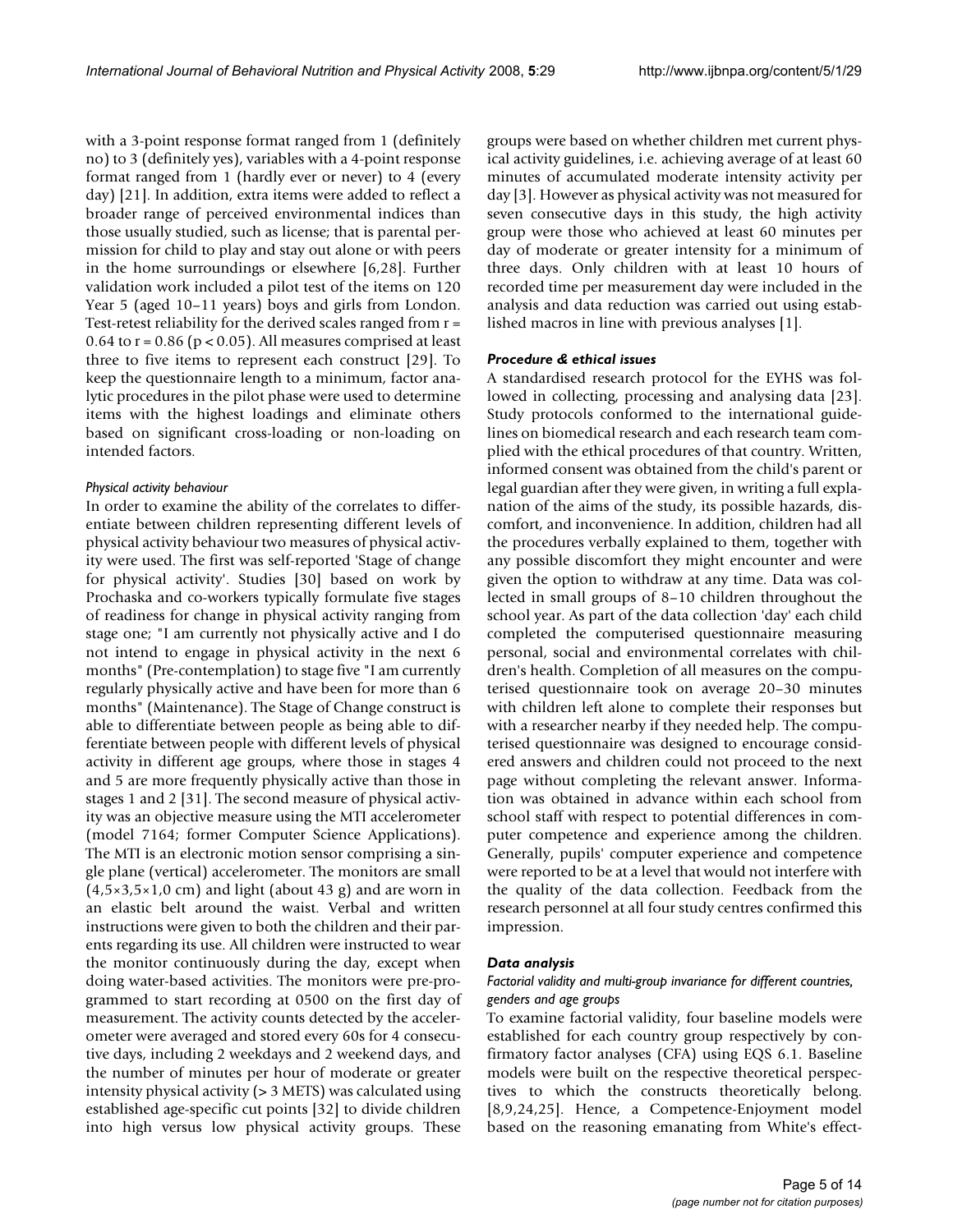ance motivation theory embedded in Harter's theory of competence motivation [9] comprised Model 1. Model 2 comprised an outcome expectation model based on Bandura's social cognitive theory [7-9], Model 3 comprised a perceived physical-social environment model based on Bandura's social-cognitive theory and social-ecological models of physical activity behaviour [7-9]. Model 4 comprised a measurement model consisting of three subdimensions of social support, each dimension reflecting three different sources of support (i.e. parental, peers, teachers) [9].

The exploratory factor analyses revealed patterns of factor loadings consistent with theoretical expectations. Thus, in the exploratory analysis of Model one, two factors emerged to represent the perceived competence items and perceived enjoyment items respectively. Model 2 related to outcome expectations had two factors comprising functional and social outcome expectations. In the exploratory analysis of Model 3, items pertaining to perceived parental support, parental encouragement, peer support, and teacher support, respectively, loaded on three separate factors. Finally, the items pertaining to the perceived physical-social environment model came out as three dimensions in the exploratory analysis of Model 4. These dimensions with respective items were then ordered according to personal, social and physical-social environmental sets of influences and theoretical reasoning into four separate measurement models in the confirmatory factor analyses.

Hence Model 1 represented measures of perceived personal influences that comprised an enjoyment sub-scale and a competence sub-scale; Model 2 represented measures of perceived personal influences that included an outcome expectations scale; Model 3 represented measures of perceived social influences that comprised three separate sub-scales; perceived parental support, peer support and teacher support. Finally, Model 4 represented measures of perceived physical-social environmental influences comprising a scale consisting of items pertaining to various aspects of the environment such as opportunity, license and facility.

After assessing factorial validity, factorial invariance across different samples for country, gender and age were performed respectively. The invariance of three nested models across different populations was explored. Of the three nested models, the configural model is the least restrictive, followed by 'the measurement model', then the most restrictive 'structural model'. The procedure for testing multi-group invariance using covariance structures was adopted [33]. First, the initial step for testing 'configural model' only designates that the same numbers of factors and factor-loading pattern be equivalent across four samples. The four configural models required no equality constraints imposed on the parameters. Each time, one multigroup analysis incorporates one baseline model for four groups within the same file and allows for testing invariance tests simultaneously. Invariance holds if the multigroup exhibits an adequate fit. Second, the testing for 'measurement model' addresses the issue of equality regarding to the measurement model, which requires the invariance of factor loadings and measurement error variances-co-variances by imposing on equality constraints. Byrne [33] claimed that invariance holds if the multigroup exhibits an adequate fit (besides the goodness-of-fit indices for CFA, the changes in the CFI value between nested models should be negligible, i.e. changes in CFI less than 0.01). If the recommendation cannot be met, partial measurement can be applied, which implies that all previously imposed equality constraints remain except those identified to be non-invariant. The employment of partial measurement invariance hinges on the number indicator for assessing each latent construct and at least one invariant measure remaining non-invariant measures (besides the one fixed to 1.0 for model identification) [33]. Finally, testing for 'structural model' has all the parameters to be constrained to be equal across groups, comprising factor co-variances.

A range of indices were used to examine the four models. As well as adopting the widely used maximum likelihood (ML) estimation, Satorra-Bentler Scaled  $\gamma^2$  (S-B  $\gamma^2$ ) was also employed due to the concern of non-normality [34]. The recommended goodness-of-fit indices include CFI (comparative fit index) greater than 0.90; the point estimate of RMSEA (root mean square error of approximation) less than 0.05 and the 90%CI of RMSEA less than 0.08. SRMR (Standardised Root Mean Square Residual) should also be less than 0.08 [33,34]. Procedures for testing factorial invariance across different genders and age groups were conducted sequentially.

# *Reliability and further examination of validity*

The reliability of sum-scores of items underlying each latent scale and subscale was examined using Cronbach's alpha scale analysis. In cases when the latent sub-scales came out as two item-measures in the confirmatory factor analysis spearman correlation was used. For additional construct validation purposes, a multivariate analysis of variance (MANOVA) was conducted to examine whether correlates significantly differed in mean values across stages of change for physical activity [30]. In line with previous research [30,31], we expected significantly higher mean scores on the measures of both personal, social, and social-environmental correlates with increasing stage of change in physical activity. Second, an independent sample t-test was performed to examine whether physical activity correlates differed in the high versus low physical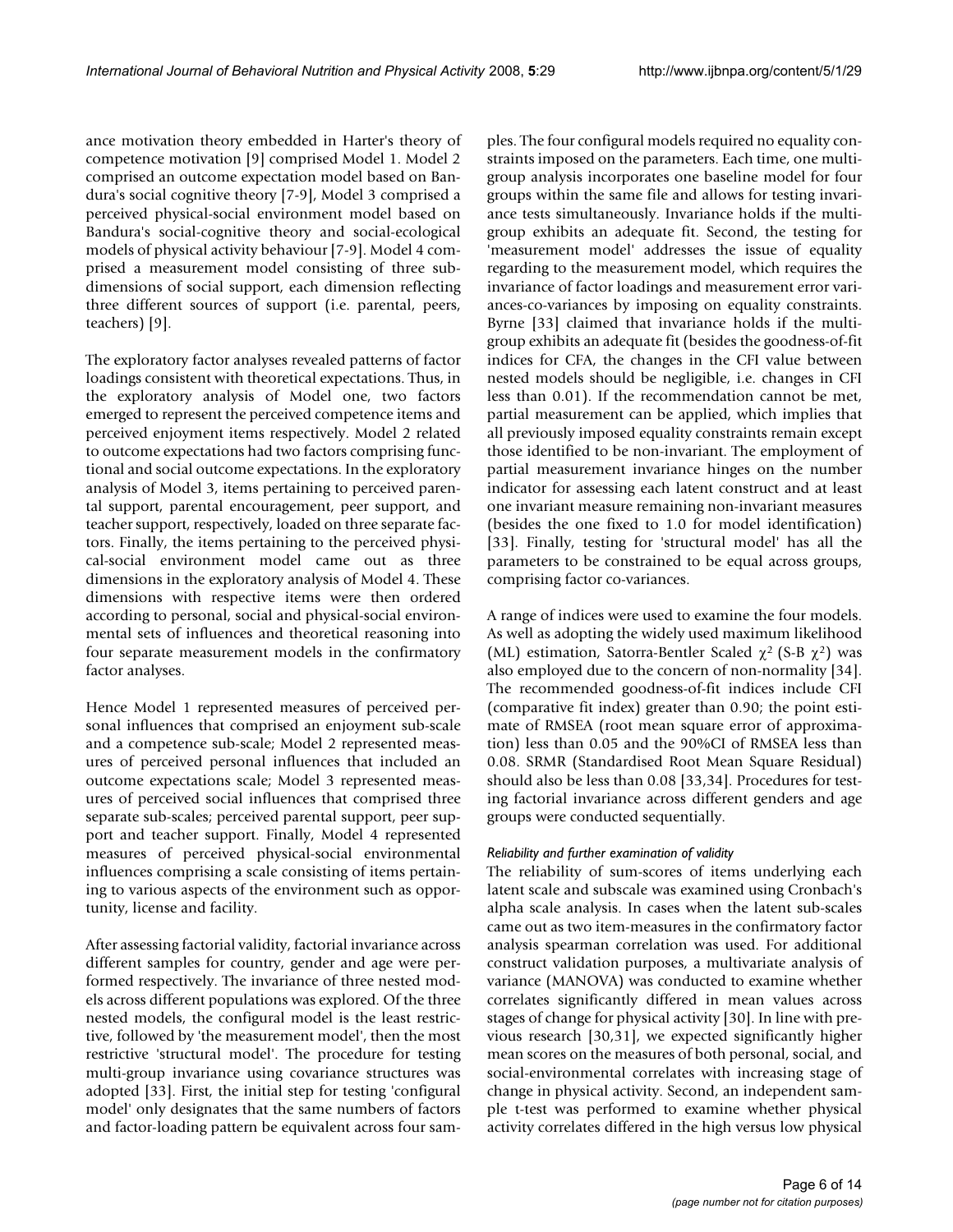activity behaviour groups. The high versus low groups were based on whether children were found to achieve versus not achieve at least 60 minutes of accumulated moderate physical activity on at least three days.

# **Results**

# *Factorial validity and multi-group invariance*

The Confirmatory factor analyses indicated that the four baseline models for all groups (country, gender and age) all yielded satisfactory good fit to the data [35] except one. In testing for the baseline Model 1 (enjoyment and competence) for four groups, the analyses of the modification indices (e.g. Lagrange Multiplier Test, LM Test) led to the specification of an error covariance between items Enjoyment "I usually prefer to watch rather than play games" and Competence "I feel really bad when I get out of breath from running around". This improved its goodness-of-fit for the perceived competence and enjoyment sub-scales [34].

As shown in table 2, the analysis of factorial invariance for all models for gender yielded satisfactory results which met the suggested criterion and without undergoing significant model modification. The outcomes of testing invariance for different age groups are shown in Table 3. The fit indices for the perceived enjoyment and perceived competence sub-scales and the four perceived social support sub-scales (including also a sub-scale labelled parental encouragement) were adequate. The structural invariance of the functional and social outcome expectation sub-scales was close to the recommended criterion (Change in CFI =  $0.02$ ) but the perceived social-physical environment sub-scales did not meet the guideline (Change in CFI =  $0.03$ ).

The 'configural invariance' across independent samples of four countries was then examined. As shown in Table 4, the results of the four multi-group analyses for each configural models were satisfactory (CFI > 0.90 and RMSEA < 0.05). The tests of S-B  $\chi^2$  were all significant ( $p < 0.001$ ), which may be due to sensitivity to large sample size. After that, testing for 'measurement invariance' was conducted. For the perceived enjoyment and perceived competence sub-scales, the pair of error co-variances (Enjoyment "I usually prefer to watch rather than play games" and Competence "I feel really bad when I get out of breath from running around") was also specified for each group. Despite the fact that the four multi-group measurement models revealed satisfactory fit to the data, based on the Byrne's criteria (change in CFI  $&\#x2266$ ; 0.01), 'partial measurement invariance' was invoked, suggesting that all previously imposed equality constraints remained except those identified to be non-invariant. In the present study, the assumptions of using partial measurement invariance were met. The non-invariant parameters in the four measurement models were identified using LM Test (incremental univariate  $χ² < 0.05$ ). Also evident in Table 4, after respecification of the non-invariant parameters, the three

| Model                                  | S-B $\chi^2$ | Df | CFI <sup>a</sup> | Changes in CFI <sup>a</sup> | RMSEA (90%CI) <sup>a</sup> | <b>SRMR</b> a |
|----------------------------------------|--------------|----|------------------|-----------------------------|----------------------------|---------------|
| <b>Enjoyment-Competence Model</b>      |              |    |                  |                             |                            |               |
| I: Configual model                     | 131.55       | 33 | 0.94             |                             | $0.05(0.04 - 0.06)$        | 0.04          |
| 2: Measurement model                   | 169.73       | 40 | 0.93             | 0.01                        | $0.05(0.04 - 0.06)$        | 0.04          |
| Partial measurement model <sup>b</sup> | 154.79       | 38 | 0.94             | 0.00                        | $0.05(0.04 - 0.06)$        | 0.04          |
| 3. Structural model                    | 163.66       | 39 | 0.93             | 0.01                        | $0.05(0.04 - 0.06)$        | 0.04          |
| <b>Outcome expectation Model</b>       |              |    |                  |                             |                            |               |
| I: Configual model                     | 168.42       | 49 | 0.94             |                             | $0.04(0.04 - 0.05)$        | 0.04          |
| 2: Measurement model                   | 179.11       | 56 | 0.93             | 0.01                        | $0.04(0.03 - 0.05)$        | 0.04          |
| 3. Structural model                    | 181.28       | 57 | 0.93             | 0.01                        | $0.04(0.03 - 0.05)$        | 0.04          |
| <b>Social Support Model</b>            |              |    |                  |                             |                            |               |
| I: Configual model                     | 237.92       | 74 | 0.98             |                             | $0.04(0.03 - 0.04)$        | 0.03          |
| 2: Measurement model                   | 248.82       | 81 | 0.97             | 0.01                        | $0.04(0.03 - 0.04)$        | 0.04          |
| 3. Structural model                    | 257.70       | 86 | 0.97             | 0.01                        | $0.04(0.03 - 0.04)$        | 0.04          |
| <b>Environment Model</b>               |              |    |                  |                             |                            |               |
| I: Configual model                     | 69.76        | 21 | 0.96             |                             | $0.04(0.03 - 0.05)$        | 0.03          |
| 2: Measurement model                   | 74.60        | 25 | 0.96             | 0.00                        | $0.04(0.03 - 0.05)$        | 0.03          |
| 3. Structural model                    | 78.06        | 28 | 0.96             | 0.00                        | $0.04(0.03 - 0.05)$        | 0.03          |

Based on the univariate  $\chi^2$  incremental values ( $p < 0.05$ )

a: The cut-off points of model fit: CFI greater than .90, Changes in CFI equal or less than 0.01, the point estimate of RMSEA less than 0.05 and the 90%CI of RMSEA less than 0.08, SRMR less than 0.08.

b: Equality constraints related to item Enjoy3 and item Comp3 were removed sequentially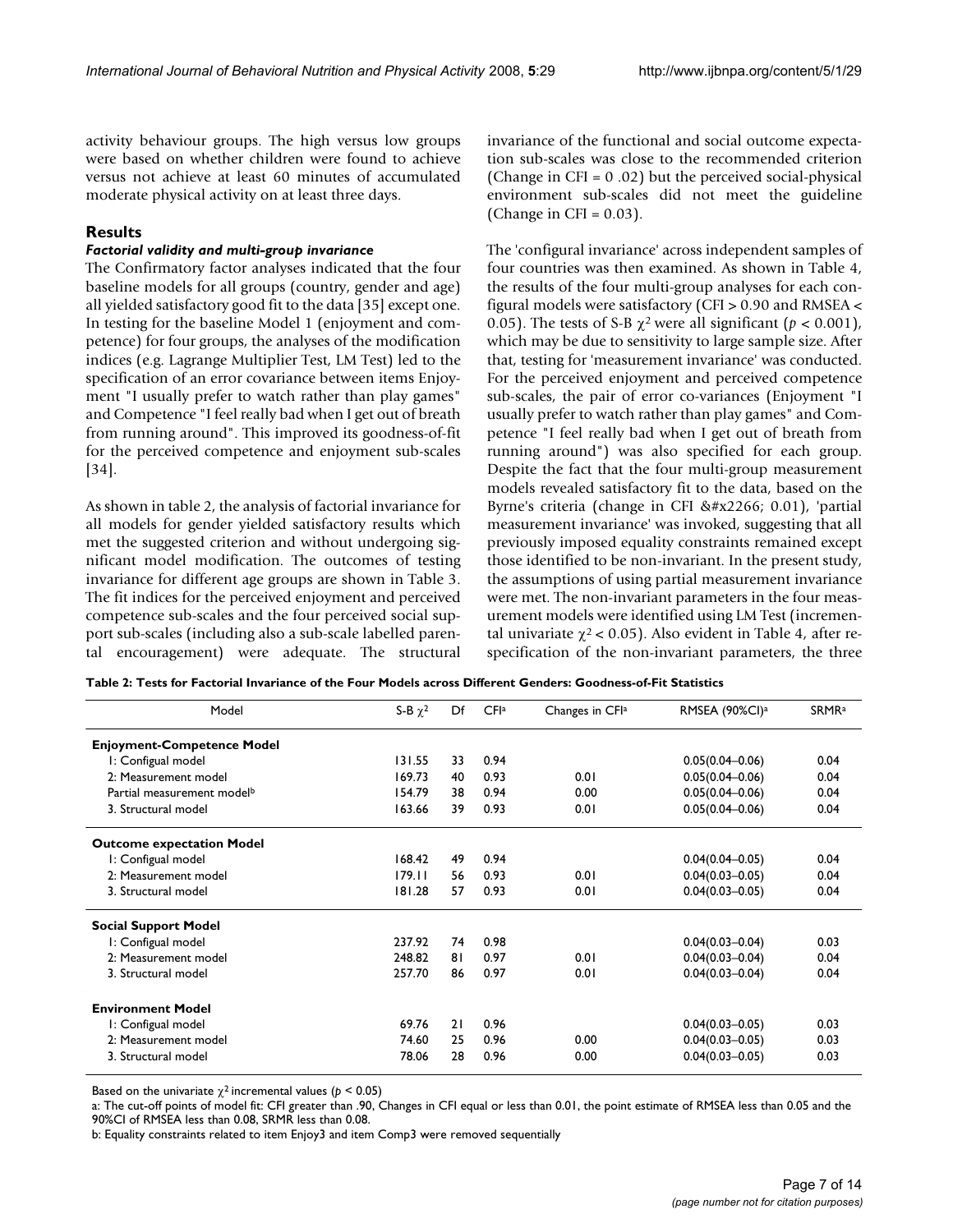| Model                                  | S-B $\chi^2$ | Df | CFI <sup>a</sup> | Changes in CFI <sup>a</sup> | RMSEA (90%CI) <sup>a</sup> | <b>SRMR</b> a |
|----------------------------------------|--------------|----|------------------|-----------------------------|----------------------------|---------------|
| <b>Enjoyment-Competence Model</b>      |              |    |                  |                             |                            |               |
| I: Configual model                     | 138.11       | 30 | 0.95             |                             | $0.05(0.04 - 0.06)$        | 0.03          |
| 2: Measurement model                   | 177.06       | 37 | 0.93             | 0.02                        | $0.05(0.04 - 0.06)$        | 0.04          |
| Partial measurement model <sup>b</sup> | 152.00       | 34 | 0.94             | 0.01                        | $0.05(0.04 - 0.06)$        | 0.04          |
| 3. Structural model                    | 151.80       | 35 | 0.94             | 0.01                        | $0.05(0.04 - 0.06)$        | 0.04          |
| <b>Outcome expectation Model</b>       |              |    |                  |                             |                            |               |
| I: Configual model                     | 148.87       | 49 | 0.95             |                             | $0.04(0.03 - 0.05)$        | 0.03          |
| 2: Measurement model                   | 206.11       | 56 | 0.92             | 0.03                        | $0.04(0.04 - 0.05)$        | 0.05          |
| Partial measurement model <sup>c</sup> | 172.05       | 54 | 0.94             | 0.01                        | $0.04(0.03 - 0.05)$        | 0.04          |
| 3. Structural model                    | 196.65       | 55 | 0.93             | 0.02                        | $0.04(0.04 - 0.05)$        | 0.05          |
| <b>Social Support Model</b>            |              |    |                  |                             |                            |               |
| I: Configual model                     | 249.55       | 76 | 0.97             |                             | $0.04(0.04 - 0.05)$        | 0.03          |
| 2: Measurement model                   | 296.44       | 83 | 0.96             | 0.01                        | $0.04(0.04 - 0.05)$        | 0.04          |
| Partial measurement model <sup>d</sup> | 253.31       | 81 | 0.97             | 0.00                        | $0.04(0.03 - 0.04)$        | 0.03          |
| 3. Structural model                    | 281.42       | 87 | 0.96             | 0.01                        | $0.04(0.04 - 0.05)$        | 0.05          |
| <b>Environment Model</b>               |              |    |                  |                             |                            |               |
| I: Configual model                     | 54.93        | 20 | 0.97             |                             | $0.04(0.02 - 0.05)$        | 0.03          |
| 2: Measurement model                   | 72.25        | 24 | 0.96             | 0.01                        | $0.04(0.03 - 0.05)$        | 0.03          |
| Partial measurement model <sup>e</sup> | 68.13        | 23 | 0.96             | 0.01                        | $0.04(0.03 - 0.05)$        | 0.03          |
| 3. Structural model                    | 104.83       | 26 | 0.94             | 0.03                        | $0.05(0.04 - 0.06)$        | 0.03          |

**Table 3: Tests for Factorial Invariance of the Four Models across Different Age Groups: Goodness-of-Fit Statistics**

Based on the univariate  $\chi^2$  incremental values ( $p < 0.05$ )

a: The cut-off points of model fit: CFI greater than .90, Changes in CFI equal or less than 0.01, the point estimate of RMSEA less than 0.05 and the 90%CI of RMSEA less than 0.08, SRMR less than 0.08.

b: Equality constraints related to item Enjoy3 and item Enjoy5 were removed sequentially

c: Equality constraints related to item Socbel3 and item Socbel4 were removed sequentially

d: Equality constraints related to item Parsupp3 and item Teacher2 were removed sequentially

e: Equality constraints related to item Opp2 were removed

partial measurement models yielded satisfactory results aside from the perceived social-physical environment subscales (Change in CFI = 0.03), which could not be allowed to free further parameters for estimation given the violation of the partial measurement assumptions. Finally, the results of the 'structural invariance' for the four models were all satisfactory except for the perceived social-physical environment sub-scales (Change in CFI = 0.04), which revealed that this multi-group invariance model underwent some extent of deterioration. Hence, overall, except the perceived social-physical environment sub-scales, the factorial invariance of all remaining measures across four culturally different countries, gender and two age groups was demonstrated. As revealed in table 5, zero-order correlation analysis of physical activity influences based on computed mean scores of the latent variables generally showed an expected pattern of positive relationships within and between the measures of the perceived personal, social and social-physical environmental correlates.

#### *Reliability further estimates of validity*

Reliability estimates for all sub-scales were performed initially on the four counties independently and then on the pooled data set. Alpha estimates for the sub-scales within

the pooled data as well as estimates within each the four countries are shown in Table 5. Alpha estimates were variable, but generally above 0.50 for most sub-scales. Except for the *Facility* sub-scale, two item sub-scales showed evidence of satisfactory inter-correlation.

Results for the MANOVA (see Table 6) show a significant main effect for stage of change for exercise by the perceived personal, social and environmental correlates (Wilk's lambda = 0.79, *F* (44,14076) = 20.40, p < 0.001). Follow-up ANOVAs showed that, except for Licence  $(F(4,3689) = 1.71, p > 0.05)$ , the mean scores on all correlates differed by stage of physical activity behaviour change. These included perceived enjoyment (*F*(4, 3689) = 100.64, p < 0.001), perceived competence (*F*(4, 3689) = 99.62,  $p < 0.001$ ), perceived social support from parents (*F*(4, 3689) = 41.75, p < 0.001), perceived parental encouragement (*F*(4, 3689) = 12.39, p < 0.001), perceived social support from friends  $(F(4, 3689) = 64.50, p <$ 0.001), perceived teacher support (*F*(4, 3689) = 4.29, p < 0.01), social outcome expectations (*F*(4, 3689) = 23,19, p < 0.001), functional outcome expectations (*F*(4, 3689) = 44,31, p < 0.001), perceived opportunity (*F*(4, 3689) = 29.43, p < 0.001), and perceived facility access (*F*(4,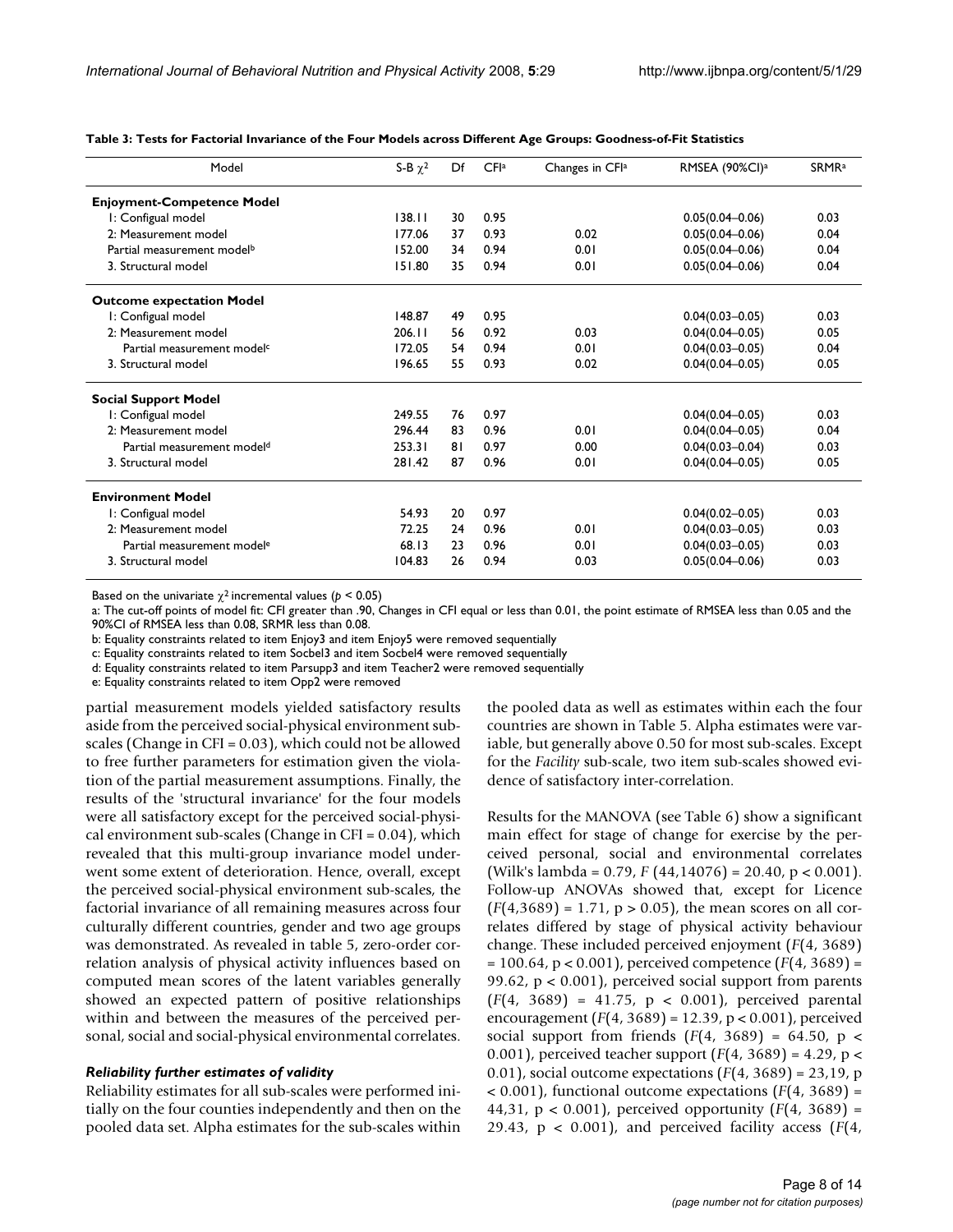| Model                                  | S-B $\chi^2$ | Df  | CFI <sup>a</sup> | Changes in CFI <sup>a</sup> | RMSEA (90%CI) <sup>a</sup> | <b>SRMR</b> <sup>a</sup> |
|----------------------------------------|--------------|-----|------------------|-----------------------------|----------------------------|--------------------------|
| <b>Enjoyment-Competence Model</b>      |              |     |                  |                             |                            |                          |
| I: Configual model                     | 160.81       | 64  | 0.96             |                             | $0.04(0.03 - 0.05)$        | 0.04                     |
| 2: Measurement model                   | 318.88       | 86  | 0.91             | 0.05                        | $0.05(0.05 - 0.06)$        | 0.07                     |
| Partial measurement model <sup>b</sup> | 229.22       | 83  | 0.95             | 0.01                        | $0.04(0.04 - 0.05)$        | 0.04                     |
| 3. Structural model                    | 233.66       | 86  | 0.95             | 0.01                        | $0.04(0.04 - 0.05)$        | 0.05                     |
| <b>Outcome expectation Model</b>       |              |     |                  |                             |                            |                          |
| I: Configual model                     | 234.80       | 95  | 0.93             |                             | $0.04(0.04 - 0.05)$        | 0.04                     |
| 2: Measurement model                   | 315.52       | 119 | 0.91             | 0.02                        | $0.05(0.04 - 0.05)$        | 0.06                     |
| Partial measurement model <sup>c</sup> | 280.04       | 113 | 0.92             | 0.01                        | $0.04(0.04 - 0.05)$        | 0.05                     |
| 3. Structural model                    | 297.20       | 116 | 0.92             | 0.01                        | $0.04(0.04 - 0.05)$        | 0.06                     |
| <b>Social Support Model</b>            |              |     |                  |                             |                            |                          |
| I: Configual model                     | 261.03       | 152 | 0.98             |                             | $0.03(0.02 - 0.04)$        | 0.03                     |
| 2: Measurement model                   | 344.88       | 173 | 0.96             | 0.02                        | $0.03(0.03 - 0.04)$        | 0.04                     |
| Partial measurement model <sup>d</sup> | 294.62       | 167 | 0.98             | 0.00                        | $0.03(0.03 - 0.04)$        | 0.04                     |
| 3. Structural model                    | 374.84       | 182 | 0.97             | 0.01                        | $0.04(0.03 - 0.04)$        | 0.06                     |
| <b>Environment Model</b>               |              |     |                  |                             |                            |                          |
| I: Configual model                     | 68.91        | 44  | 0.98             |                             | $0.03(0.01 - 0.04)$        | 0.03                     |
| 2: Measurement model                   | 123.33       | 56  | 0.95             | 0.03                        | $0.04(0.03 - 0.05)$        | 0.04                     |
| Partial measurement model <sup>e</sup> | 111.70       | 53  | 0.95             | 0.03                        | $0.04(0.03 - 0.05)$        | 0.04                     |
| 3. Structural model                    | 135.28       | 62  | 0.94             | 0.04                        | $0.04(0.03 - 0.05)$        | 0.05                     |

#### **Table 4: Tests for Factorial Invariance of the Four Models across Four European Countries: Goodness-of-Fit Statistics**

Based on the univariate  $\gamma^2$  incremental values ( $p < 0.05$ )

a: The cut-off points of model fit: CFI greater than 0.90, Changes in CFI equal or less than 0.01, the point estimate of RMSEA less than 0.05 and the 90%CI of RMSEA less than 0.08, SRMR less than 0.08.

b: Equality constraints related to item Enjoy 4 and item Enjoy3 were removed sequentially

c: Equality constraints related to item Socbel 2 and item Socbel 3 were removed sequentially

d: Equality constraints related to item Parsupp 3 and item Friend 2 were removed sequentially

e: Equality constraints related to item Opp 2 was removed

3689) = 3.60, p < 0.001). With the exception of perceived teacher support, licence and facility, post hoc Scheffe's analysis generally indicated patterns of significantly increasing mean scores by advancing stage of behaviour change for correlates. With respect to facility however, a significantly lower score was revealed for those in the maintenance stage as compared to those in the pre-contemplation stage.

An independent sample t-test was used to compare those young people categorised as high versus low physical activity based on whether they achieved 60 minutes of moderate activity derived from the actigraph data. Significantly higher mean levels of perceived enjoyment (M = 2.49 versus 2.39, 95%CI -0.14/0.06; *t* = -5.11; p < 0.001), perceived parental support (M = 1.51 versus 1.32. 95%CI -0.25/-0.14; *t* = -2.87 p < 0.001); perceived friend support (M = 2.25 versus 1.84, 95%CI -0.49/-0.35; *t* = -5.69; p < 0.001); perceived teacher support ( $M = 1.55$  versus 1.37, 95%CI -0.24/-0.12; *t* = -3.42; p < 0.001), and perceived access to facilities ( $M = 1.47$  versus 1.30, 95%CI -0.21/-0.11;  $t = -2.33$ ;  $p < 0.05$ ) were evident for those who achieved versus not achieved at least 60 minutes of accumulated moderate physical activity on at least three days. There were no significant differences between the two physical activity groups for perceived competence (M = 2.24 versus 2.25, 95%CI -0.03/-0.05; *t* = 0.46; p > 0.05), social outcome expectations  $(M = 2.44$  versus 2.41, 95%CI -0.07/0.01; *t* = -1.56; p > 0.05), functional outcome expectations (M = 2.73 versus 2.73, 95%CI -0.03/ 0.02;  $t = -0.41$ ;  $p > 0.05$ ), perceived parental encouragement (M = 2.01 versus 1.94, 95%CI -0.15-0.02; *t* = -1.58; p > 0.05) and licence (M = 2.42 versus 2.38, 95%CI -0.10/ 0.19;  $t = -1.33$ ;  $p > 0.05$ ). In the case of opportunity, a lower mean score (M = 2.60 versus 2.65, 95%CI -0.00/- 0.10;  $t = 2.10$ ;  $p < 0.05$ ) was found for the high versus low physical activity group.

#### **Discussion**

This study used data from nine and fifteen year old boys and girls from four European countries to examine the factorial validity and invariance of a computerised inventory measuring theoretically derived and previously supported influences of physical activity in young people. We also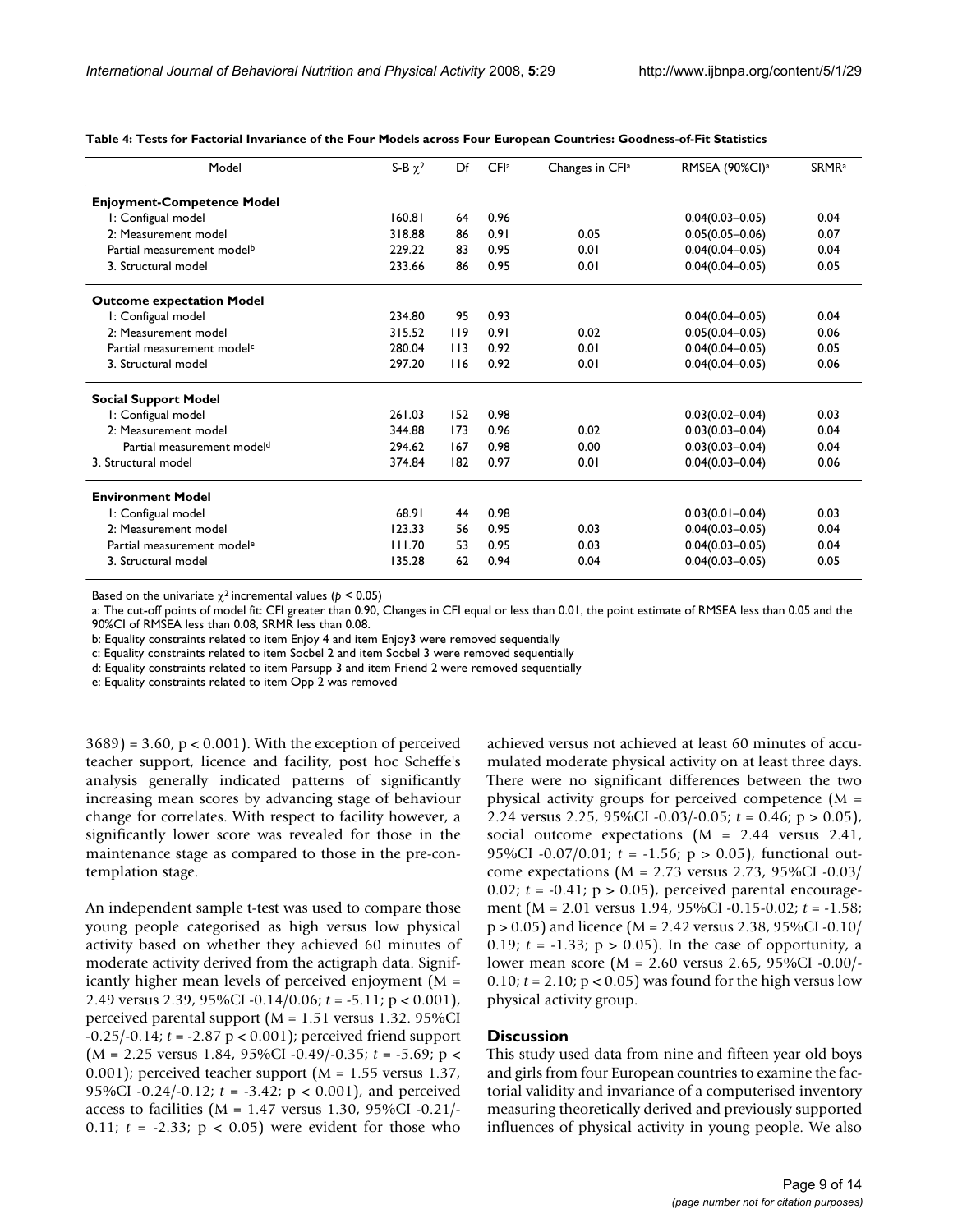examined further construct validity of the measures in relation to both a self report measure and an objective measure of physical activity.

## *Factorial validity and gender, age-group and cross-cultural invariance*

The factorial validity of all the four baseline measurement models of perceived personal, social and social-physical environmental correlates of physical activity within the computerized inventory was established. More specifically, acceptable fit indices were found for the sub-scales comprising a) perceived enjoyment and perceived competence, respectively; b) sub-scales pertaining to social and functional outcome expectations, c) sub-scales of perceived parental support, perceived parental encouragement, peer support and teacher support, respectively and d) the sub-scales regarding perceived social-physical environment (i.e. opportunity, license and facility). Based on invariance estimates with respect to age groups, results further revealed slight differences between the 9 and 15 year olds, particularly in relation to the sub-scales reflecting perceptions of the social-physical environment regarding physical activity. Findings may reflect that understanding of environmental barriers and enabling factors and their resulting perceived influence on physical activity may differ between younger and older adolescents. This may be due to the major shifts that often occur around this age, such as movement to a different school and greater child autonomy or parental license [36].

Only the cross cultural factorial invariance of the subscales pertaining to the perceived physical-social environment were not supported (Model 4). These findings may reflect that items pertaining to opportunity, facility access and license may convey different meanings for people in diverse socio-cultural contexts because responses are interpreted according to cultural specific norms leading to differences in meaning and understanding of particular items [35]. Hence, discrepant cross-cultural responses may be lead to construct or item bias.

The sub-scales embedded in Models 1, 2 and 3 showed good evidence of cross-cultural factorial invariance. These results complement previous findings [13,15] and suggest that the measures of perceived enjoyment, perceived competence, social and functional outcome expectations as well as the measures of perceived parental social support and encouragement, perceived peer support and support from teachers generally may be used with confidence in multi-centre studies with children and adolescents even in diverse cultural samples. As we observed in our initial exploratory factor analysis, parental support and encouragement has also been found to represent a one-dimensional construct [e.g. [18]]. In the present case, however, this measure showed evidence of good fit when modified and split into two separate dimensions in the confirmatory factor analysis. Indeed, the semantics of the items representing perceived parental support and encouragement, respectively, reflect two types of social support. First, perceived social support in the form of *social encouragement* seems embedded in the two following items (e.g. "How often does your mum or dad tell you to exercise or play sports?"; "How often does your mum or dad tell you that exercise is good for your health?"). Second, social support in the form of *social participation*, embracing overt social support like playing with the child and "gatekeeper" or instrumental support [37,38] seems embedded in the following three items (e.g. "How often does your mum or dad take you to exercise or play sports?"; "How often does your mum or dad watch you take part in exercise or play sports?"; "How often does your mum or dad exercise or play sports with you?"). These findings are in line with research that has taken a multidimensional approach to the concept of social support, focusing on for example adult modeling, support (e.g. adults are physically active with me) as well as transport and encourage-

**Table 5: Inter-correlations between perceived personal, social and environmental correlates and alpha estimates**

| Correlates                              |                          | $\overline{2}$             | 3                        | 4                     | 5.                   | 6                        |                      | 8                        | 9                    | 10                | п                     | $\alpha$                                   |
|-----------------------------------------|--------------------------|----------------------------|--------------------------|-----------------------|----------------------|--------------------------|----------------------|--------------------------|----------------------|-------------------|-----------------------|--------------------------------------------|
| I. Enjoyment<br>2. Perceived competence | $\overline{\phantom{0}}$ | $0.30**$<br>$\blacksquare$ | $0.17**$<br>$0.16***$    | $0.21***$<br>$0.09**$ | $0.31**$<br>$0.18**$ | $0.17**$<br>0.01         | $0.28**$<br>$0.16**$ | $0.32**$<br>$0.17**$     | $0.09**$<br>$0.16**$ | 0.01<br>$-0.08**$ | $0.12**$<br>$-0.05**$ | $0.57(0.51 - 0.62)$<br>$0.33(0.30 - 0.41)$ |
| 3. Parental support                     |                          |                            | $\overline{\phantom{0}}$ | $0.37**$              | $0.37**$             | $0.26**$                 | $0.17**$             | $0.12**$                 | $0.10**$             | $0.11***$         | $0.15**$              | $0.63(0.57-0.67)$                          |
| 4. Parental encouragement               |                          |                            |                          |                       | $0.31***$            | $0.27**$                 | $0.16***$            | $0.17**$                 | $0.08**$             | 0.02              | $0.12**$              | $0.50(0.45 - 0.53)$ #                      |
| 5. Social support from friends          |                          |                            |                          |                       | ۰.                   | $0.29***$                | $0.24***$            | $0.16**$                 | $0.20**$             | $0.06***$         | $0.13***$             | $0.76(0.73 - 0.79)$                        |
| 6. Teacher social support               |                          |                            |                          |                       |                      | $\overline{\phantom{a}}$ | $0.12**$             | $0.05*$                  | $-0.05$              | $0.15***$         | $0.14**$              | $0.68(0.63 - 0.67)$                        |
| 7. Social outcome expectations          |                          |                            |                          |                       |                      |                          |                      | $0.48**$                 | $0.09**$             | $0.10**$          | $0.10**$              | $0.55(0.44 - 0.65)$                        |
| 8. Functional outcome<br>expectations   |                          |                            |                          |                       |                      |                          |                      | $\overline{\phantom{0}}$ | $0.12**$             | $-0.01*$          | $0.09**$              | $0.58(0.52 - 0.66)$                        |
| 9. Opportunity                          |                          |                            |                          |                       |                      |                          |                      |                          |                      | -0.16**           | 0.02                  | $0.44(0.12 - 0.57)$                        |
| 10. Facility                            |                          |                            |                          |                       |                      |                          |                      |                          |                      | ٠                 | $0.22**$              | $0.20(0.08-0.29)$ #                        |
| II. Licence                             |                          |                            |                          |                       |                      |                          |                      |                          |                      |                   |                       | $0.45(0.25-0.54)$ #                        |

Note: \*\* Correlation is significant at the 0.01 level (2-tailed) \*Correlation is significant at the 0.05 level (2-tailed)  $\alpha$  range between countries in parenthesis # inter-correlations for two-item measures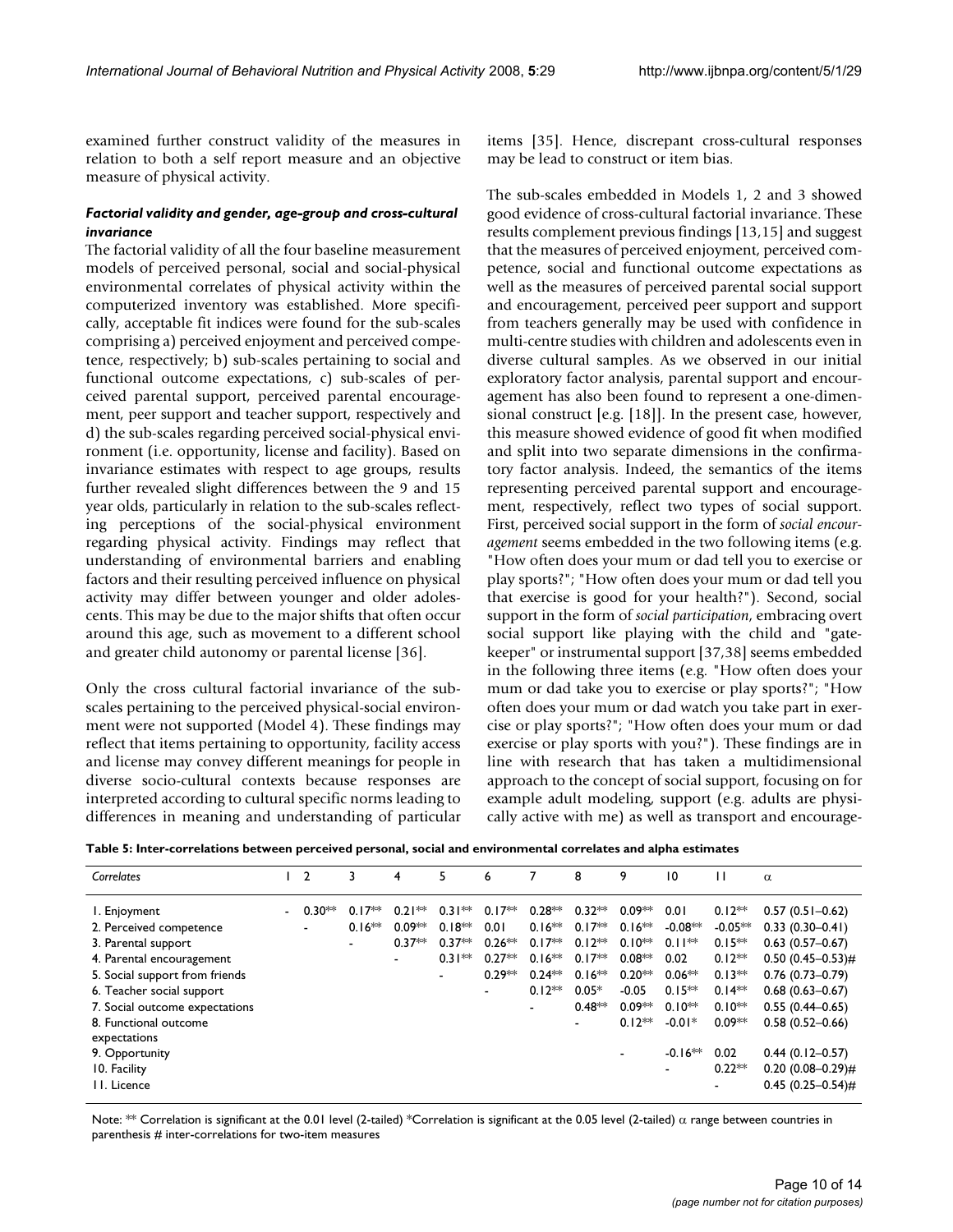|                                       | Stage of Physical Activity Behaviour Change |                                      |                                     |                               |                                     |                        |  |  |  |
|---------------------------------------|---------------------------------------------|--------------------------------------|-------------------------------------|-------------------------------|-------------------------------------|------------------------|--|--|--|
|                                       | Pre-contemplation (n<br>$= 104$ ) M (SD)    | Contemplation ( $n =$<br>215) M (SD) | Preparation ( $n =$<br>1575) M (SD) | Action ( $n = 273$ )<br>M(SD) | Maintenance ( $n =$<br>1527) M (SD) | P                      |  |  |  |
| <b>Personal correlates</b>            |                                             |                                      |                                     |                               |                                     |                        |  |  |  |
| Enjoyment                             | 2.10(0.52)                                  | 2.26(0.48)                           | 2.38(0.40)                          | 2.53(0.37)                    | 2.59(0.34)                          | < 0.001a               |  |  |  |
| Perceived<br>competence               | 1.97(0.48)                                  | 2.06(0.48)                           | 2.11(0.43)                          | 2.25(0.42)                    | 2.38(0.41)                          | < 0.001 <sup>b</sup>   |  |  |  |
| Social outcome<br>expectations        | 2.30(0.47)                                  | 2.36(0.47)                           | 2.37(0.41)                          | 2.45(0.44)                    | 2.49(0.39)                          | < 0.001c               |  |  |  |
| Functional<br>outcome<br>expectations | 2.57(0.45)                                  | 2.65(0.36)                           | 2.70(0.32)                          | 2.75(0.32)                    | 2.80(0.28)                          | < 0.001 <sup>d</sup>   |  |  |  |
| <b>Social correlates</b>              |                                             |                                      |                                     |                               |                                     |                        |  |  |  |
| Parental support                      | 1.44(0.60)                                  | 1.35(0.58)                           | 1.32(0.47)                          | 1.48(0.61)                    | 1.56(0.58)                          | < 0.001e               |  |  |  |
| Parental<br>encouragement             | 1.95(0.84)                                  | 1.91(0.84)                           | 1.93(0.77)                          | 2.16(0.87)                    | 2.11(0.88)                          | $< 0.001$ f            |  |  |  |
| Social support<br>from friends        | 1.98(0.77)                                  | 1.86(0.83)                           | 1.93(0.70)                          | 2.22(0.82)                    | 2.32(0.73)                          | < 0.0018               |  |  |  |
| Teacher social<br>support             | 1.60(0.65)                                  | 1.63(0.65)                           | 1.52(0.55)                          | 1.65(0.67)                    | 1.58(0.64)                          | $0.002*$               |  |  |  |
| <b>Environmental</b>                  |                                             |                                      |                                     |                               |                                     |                        |  |  |  |
| correlates                            |                                             |                                      |                                     |                               |                                     |                        |  |  |  |
| Opportunity                           | 2.46(0.52)                                  | 2.50(0.54)                           | 2.52(0.49)                          | 2.60(0.47)                    | 2.69(0.45)                          | $< 0.001$ <sup>h</sup> |  |  |  |
| Facility                              | 1.51(0.57)                                  | 1.46(0.56)                           | 1.40(0.51)                          | 1.44(0.56)                    | 1.37(0.52)                          | < 0.01                 |  |  |  |
| Licence                               | 2.46(0.63)                                  | 2.30(0.69)                           | 2.34(0.65)                          | 2.36(0.66)                    | 2.37(0.64)                          | 0.144                  |  |  |  |

**Table 6: Means, standard deviations,** *P* **values and Sheffe's post-hoc comparison test results on perceived personal, social, and environmental correlates by stage of physical activity behaviour change**

a) precon/con/prep<act/maint; precon/con<prep; preco<con. **b**) precon/con/prep<act/maint; act<maint. **c**) precon<act/maint. **d**) precon<prep/act/ maint; con<maint **e**) con/prep<maint. **f**) con/prep<act. **g**) precon/con/prep<act/maint. **h**) precon/con<act/maint. **i**) precon>maint \*Note: No significant differences revealed through Sheffe's post-hoc test for teacher social support

ment support [e.g. [14,38]]. Our results extend recent findings [e.g. [37]] by showing evidence of cross-cultural factorial invariance for different types of perceived social support as reflected in our two-dimensional measure.

In line with previous studies [e.g. [6]], *outcome expectations* was also a-priori forwarded as a one-dimensional construct. However, in this sample, outcome expectations also showed evidence of good fit for two separate dimensions in the confirmatory factor analysis. A closer inspection of the items reveals some which are more social in nature pertaining to gaining friendship and having fun, whereas others are functional in nature pertaining to the possibility of obtaining skills, physical fitness and additional health gains by being physically active. Our findings support work which has dichotomized outcome expectations into functional and social ones [39]. Further, the two dimensions of outcome expectations we obtained seem to capture what young people have reported unprompted when asked to complete a free-response format questionnaire to elicit relevant expectations regarding outcomes related to physical activity [18]. Hence, the two dimensions of outcome expectations generated through the confirmatory factorial analysis hold promise for being incorporated into others studies to represent a more differentiated set of outcome expectations as influences on youth physical activity.

Traditionally, the least studied domain of potential determinants of youth physical activity is the perceived socialphysical environment for physical activity [18]. The social aspects of such influences go beyond social reinforcement of significant others (e.g. modelling, support and encouragement), and pertain to the physical environment that either facilitates or creates social and/or physical barriers towards young peoples' physical activity. Recent work has increased our understanding of the role of the environment in relation to physical activity [e.g. [40]] and confirmed that factors such as facility access and time outdoors are consistently associated with children's physical activity [28]. However, results related to perceptions of the environment and physical activity, such as safety and access to playmates in the neighbourhood are less consistent [40,41]. In the present study we sought to build on available evidence by examining a wider range of potential influences alongside perceived environmental influences typically examined in previous research. These included perceived social and physical opportunities for being active, including accessibility of playmates, access to facilities and playgrounds, safety in the neighbourhood environment, licence from parents to play out, and paren-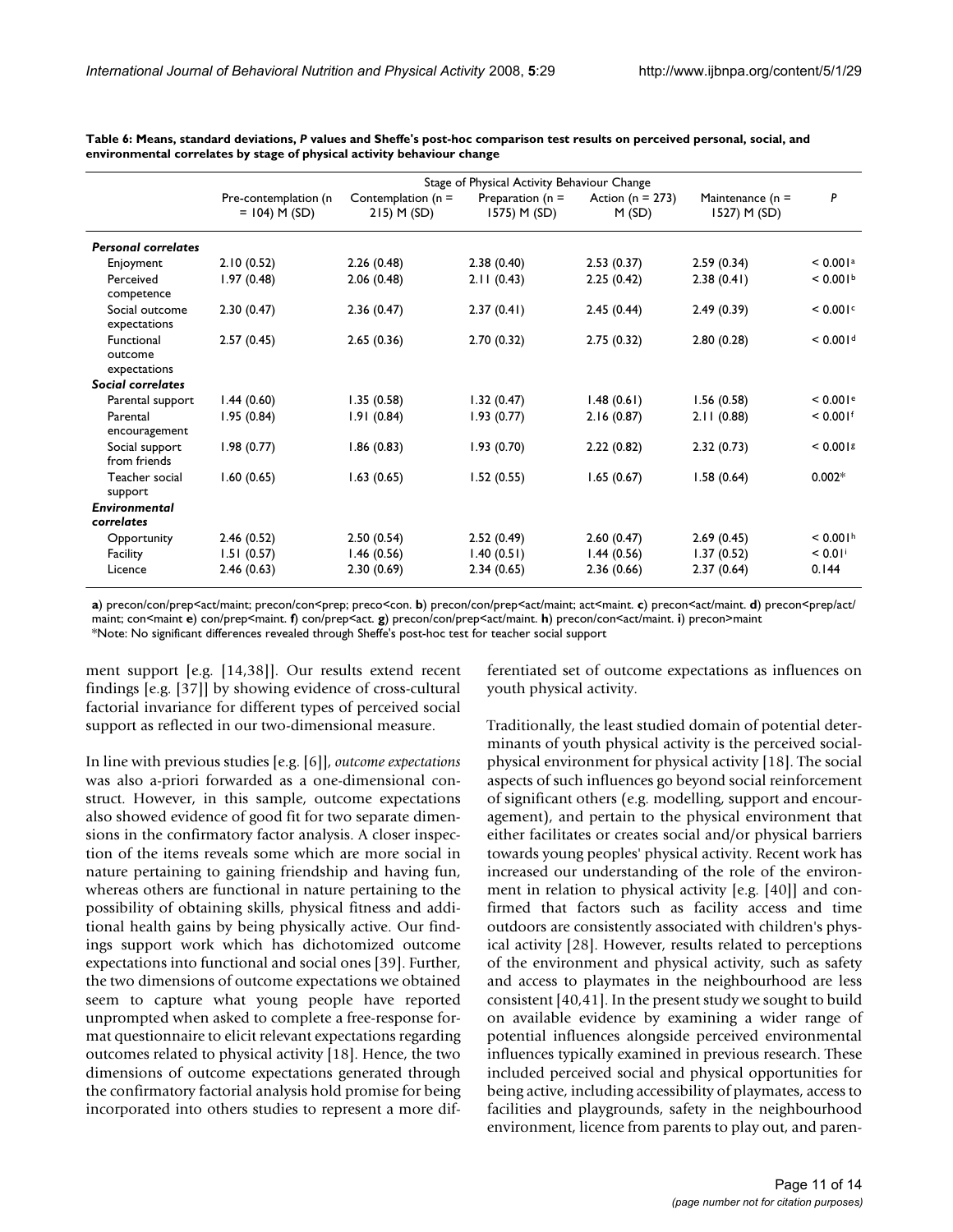tal restrictions when outside of the home. We did not forward any a-priori expectations as to the potential dimensionality of these different facets of the physicalsocial environment. However, the fit indices for the baseline confirmatory factor analysis models indicated that perceived physical-social environmental influences seem best captured as three distinct aspects of the environment, labelled *opportunity*, *facility* and *licence*, respectively. These findings parallel meta-analytical ones among adults [42] and complement early research whereby measures of the physical- social environment were captured by single items [18]. However, the perceived *opportunity*, *facility* and *licence* measures need further refinement in order to show factorial validity and invariance across age groups and cross-culturally diversified samples. Work such as that by Timperio et al. [43] point to interpreting perceptions of the environment in relation to specific behaviours such as active travel rather than more global physical activity used in this study.

# *Reliability and further estimates of validity*

Internal reliability estimates and inter-item correlations varied considerably for the sub-scales pertaining to perceived environmental influences and for the perceived competence sub-scale. In some instances, reliability estimates were below the level usually considered acceptable cut-off level of 0.70 [44]. However, several estimates were in line with those found for similar measures in previous studies which also show reliabilities ranging from 0.48 to 0.88 [6,14,45]. Nevertheless, further refinement of these sub-scales seems warranted. In particular, further work on the development of the perceived competence sub-scale and the items making up the measures pertaining to perception of opportunities, facility access and licence, respectively should be given priority in order to raise the alpha values. Indeed, the low inter-correlation between the two items making up the perceived facility sub-scale may reflect that these two items may not be measuring a single construct of "facility", but rather aspects of two different environments (having playgrounds at school versus having these near at home). It is possible that low alpha values obtained for some sub-scales may have resulted from a small number of items per scale [44]. Hence, future work should also aim to generate a larger initial pool of items to reflect differential aspects of the perceived socialphysical environment and perceived competence balanced by the need to keep the number of items in an inventory manageable by the target age group.

The rather low alpha value observed for the perceived competence sub-scale is unusual and warrants further investigation. Nevertheless, perceived competence and enjoyment as sub-scales in measurement model 1 was correlated in line with expectations [6,46,47] and was systematically related to stage of change in the expected direction (i.e. greater perceived competence in the latter stages of change). Functional and social outcome expectations as well as perceptions of peer support, parental encouragement and parental support were also greater in the latter stages of change. Further, those in the activity group with levels of daily physical activity in line with current guidelines reported greater levels of enjoyment, peer support, parental support and access to facilities than those not accumulating on average 60 minutes of at least moderate activity on measurement days. Increments in mean values of the perceived personal, social and socialphysical environmental influences between stages of change should be considered modest in size. Nevertheless, the total pattern of results for the correlates tested against self-reported and objective indices of physical activity add further support to their construct validity by indicating they can differentiate between young people with different levels of physical activity.

To some extent analysis of construct validity of the measures of teacher support and the environmental influences are not in line with expectations and are potentially conflicting. No difference for perceived teacher support across stages of exercise behaviour change may reflect that teachers are generally supportive of all students, irrespective of their level of exercise and physical activity. Further, with respect to perception of environmental influences, enhanced opportunities for play related in the expected direction to stages of change for exercise, but this was not the case for facility and license. In terms of facilities, one could speculate whether those most physically active participate in organized sports or exercise contexts [48], where facilities are not necessarily near their home environment. However, in contrast, those in the high physical activity group based on the actigraph data reported higher perceived teacher support and better access to facilities than those in the low activity groups.

## *Conclusions and future research*

In general, the confirmatory factor analyses provided evidence for the factorial validity of the four measurement models. Additional analyses revealed that, except for the perceived physical-social environment measure, invariance of all measures were obtained across four culturally different countries, genders and two age groups. For most measurements, additional evidence of construct validity was also obtained. Possibilities for future research include further development of the perceived competence subscale to enhance reliability and further development of the sub-scales pertaining to opportunities, facilities and licence to obtain age-specific and cross-cultural invariance [40]. If successful, future research could make use of the current measures to examine their influence on physical activity behaviour in other samples using predictive designs. Longitudinal data is important to test whether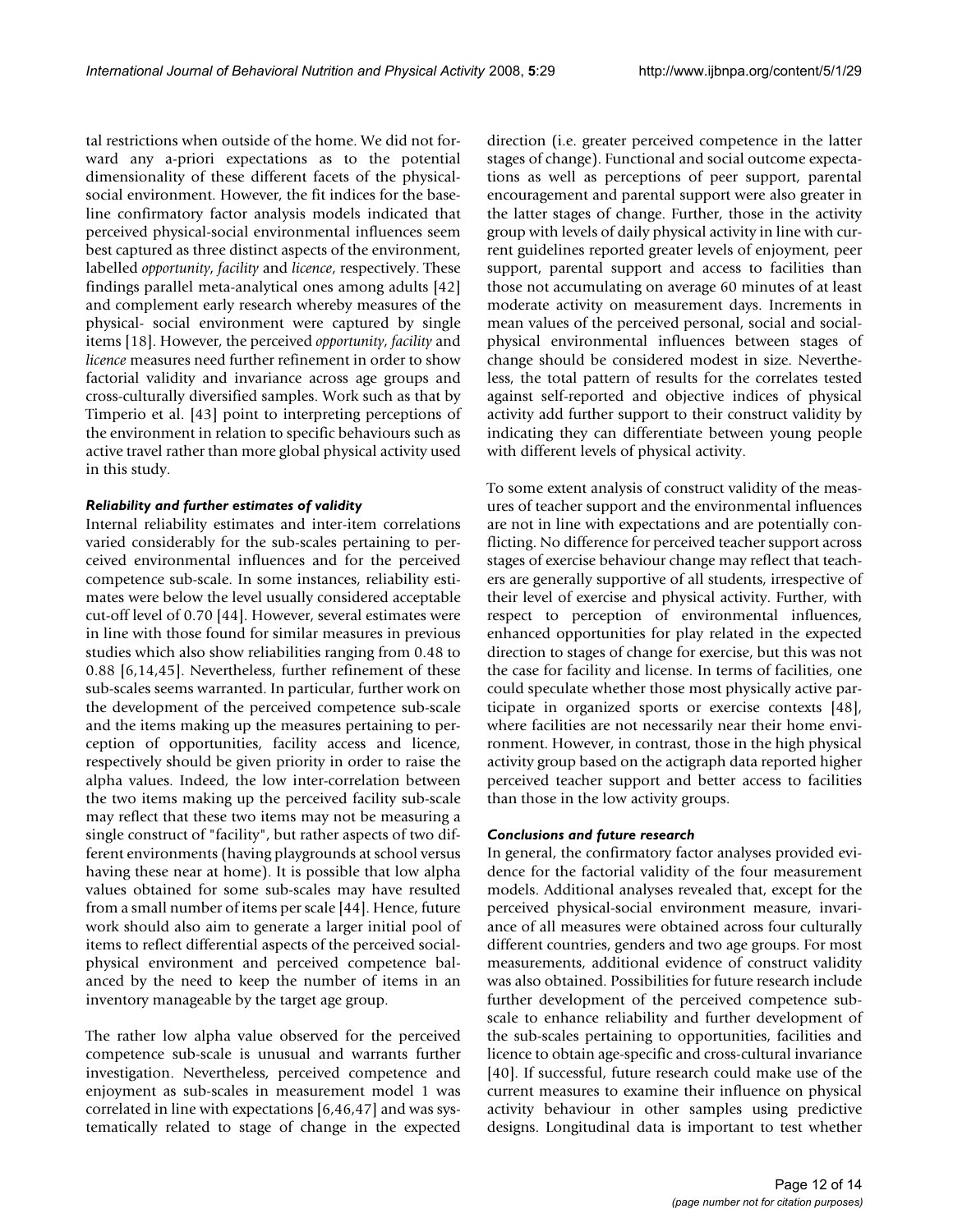changes in physical activity over time are related to changes in the measurements described. The measures also hold promise for inclusion in cross-cultural multicentre intervention studies to examine mediated intervention effects of the current correlates on physical activity change. Despite these limitations, to our knowledge this is the first study to demonstrate simultaneous country, age and gender invariance in a wide range of sub-scales in a large culturally diverse sample.

#### **Competing interests**

The authors declare that they have no competing interests.

## **Authors' contributions**

AP and ARC developed and pilot tested the initial computerised questionnaire on British school children and developed the protocol for its use in the European Youth Heart Study. P-WK contributed to the analyses. YO drafted the initial manuscript and contributed to the analyses. All authors contributed to the writing of the manuscript and read and approved the final submitted version.

#### **Acknowledgements**

The authors are very grateful to the participants and their families who gave their time to the study. We would also like to acknowledge all members of the European Youth Heart Study Group not listed as co-authors of this paper. Funding: This study was supported by the following grants: Denmark: Danish Heart Foundation, Danish Medical Research Council, Health Foundation, Danish Council for Sports Research, Foundation of 17-12-1981, Foundation in Memory of Asta Florida Bolding nee Andersen, and Faculty of Health Sciences, University of Southern Denmark; Estonia: Estonian Science Foundation grant nos. 3277 and 5209. Norway: The Norwegian council of Cardiovascular Diseases, the Eckbo legacy, and the Norwegian School of Sport Sciences. Portugal: FEDER funding from the Government of Madeira.

#### **References**

- 1. Andersen LB, Harro M, Sardinha LB, Froberg K, Ekelund U, Brage S, Anderssen SA: **[Physical activity and clustered cardiovascular](http://www.ncbi.nlm.nih.gov/entrez/query.fcgi?cmd=Retrieve&db=PubMed&dopt=Abstract&list_uids=16860699) [risk in children: A cross-sectional study \(The European](http://www.ncbi.nlm.nih.gov/entrez/query.fcgi?cmd=Retrieve&db=PubMed&dopt=Abstract&list_uids=16860699) [Youth Heart Study\).](http://www.ncbi.nlm.nih.gov/entrez/query.fcgi?cmd=Retrieve&db=PubMed&dopt=Abstract&list_uids=16860699)** *Lancet* 2006, **368:**299-304.
- 2. Chief Medical Officer: **At least five a week: Evidence on the impact of physical activity and its relationship to health.** Department of Health: London; 2004.
- 3. Biddle SJH, Sallis JF, Cavill N: **Young and active? Young people and health-enhancing physical activity: Evidence and implications.** London: Health Education Authority; 1998.
- Page AS, Cooper AR, Stamatakis E, Foster LJ, Crowne EC, Sabin MA, Shield JPH: **Physical activity patterns in non-obese and obese children assessed using minute-by-minute accelerometry.** *Int J Obes* 2005, **29:**1-7.
- 5. Trost SG, Kerr LM, Ward DS, Pate RR: **Physical activity and determinants of physical activity in obese and non-obese children.** *Int J Obes* 2001, **25:**822-829.
- 6. Trost SG, Pate RR, Saunders R, Ward DS, Dowda M, Felton G: **[A](http://www.ncbi.nlm.nih.gov/entrez/query.fcgi?cmd=Retrieve&db=PubMed&dopt=Abstract&list_uids=9085396) [prospective study of the determinants of physical activity in](http://www.ncbi.nlm.nih.gov/entrez/query.fcgi?cmd=Retrieve&db=PubMed&dopt=Abstract&list_uids=9085396) [rural fifth-grade children.](http://www.ncbi.nlm.nih.gov/entrez/query.fcgi?cmd=Retrieve&db=PubMed&dopt=Abstract&list_uids=9085396)** *Prev Med* 1997, **26:**257-263.
- 7. Yang X, Telama R, Leskinen E, Mansikkaniemi K, Viikari J, Raitakari OT: **[Testing a model of physical activity and obesity tracking](http://www.ncbi.nlm.nih.gov/entrez/query.fcgi?cmd=Retrieve&db=PubMed&dopt=Abstract&list_uids=16953253) [from youth to adulthood: the cardiovascular in young Finns](http://www.ncbi.nlm.nih.gov/entrez/query.fcgi?cmd=Retrieve&db=PubMed&dopt=Abstract&list_uids=16953253) [study.](http://www.ncbi.nlm.nih.gov/entrez/query.fcgi?cmd=Retrieve&db=PubMed&dopt=Abstract&list_uids=16953253)** *Int J Obes (Lond)* 2007, **31(3):**521-527.
- 8. Sallis JF, Prochaska JJ, Taylor WC: **[A review of correlates of phys](http://www.ncbi.nlm.nih.gov/entrez/query.fcgi?cmd=Retrieve&db=PubMed&dopt=Abstract&list_uids=10795788)[ical activity of children and adolescents.](http://www.ncbi.nlm.nih.gov/entrez/query.fcgi?cmd=Retrieve&db=PubMed&dopt=Abstract&list_uids=10795788)** *Med Sci Sports Exerc* 2000, **32(5):**963-975.
- 9. Welk GJ: **The youth physical activity promotion model: A conceptual bridge between theory and practice.** *Quest* 1999, **51:**5-23.
- 10. Spence JC, Lee RE: **Toward a comprehensive model of physical activity.** *Psychol of Sport & Exerc* 2003, **4:**7-24.
- 11. Ommundsen Y, Klasson Heggebø L, Anderssen SA: **Psycho-social and environmental correlates of self-reported physical activity among 9 and 15 year old Norwegian boys and girls.** *Int J of Behav Nutr and Phys Act* 2006, **3:**32. doi:10.1186/1479-5868-3-32.
- 12. Schmitz KH, Lytle LA, Phillips GA, Murray DM, Birnbaum MPH, Kubik MY: **[Psychosocial correlates of physical activity and seden](http://www.ncbi.nlm.nih.gov/entrez/query.fcgi?cmd=Retrieve&db=PubMed&dopt=Abstract&list_uids=11817924)[tary leisure habits in young adolescents: The teens eating for](http://www.ncbi.nlm.nih.gov/entrez/query.fcgi?cmd=Retrieve&db=PubMed&dopt=Abstract&list_uids=11817924) [energy and nutrition at school study.](http://www.ncbi.nlm.nih.gov/entrez/query.fcgi?cmd=Retrieve&db=PubMed&dopt=Abstract&list_uids=11817924)** *Prev Med* 2002, **34:**266-278.
- 13. Dishman RD, Motl RW, Saunders M, Dowda M, Felton G, Ward DS, Pate RR: **[Factorial invariance and latent mean structure of](http://www.ncbi.nlm.nih.gov/entrez/query.fcgi?cmd=Retrieve&db=PubMed&dopt=Abstract&list_uids=11749102) [questionnaires measuring social-cognitive determinants of](http://www.ncbi.nlm.nih.gov/entrez/query.fcgi?cmd=Retrieve&db=PubMed&dopt=Abstract&list_uids=11749102) [physical activity among black and white adolescent girls.](http://www.ncbi.nlm.nih.gov/entrez/query.fcgi?cmd=Retrieve&db=PubMed&dopt=Abstract&list_uids=11749102)** *Prev Med* 2002, **34:**100-108.
- 14. Morgan CF, McKenzie TL, Salli JF, Broyles SL, Zive MM, Nader PR: **Personal, social and environmental correlates of physical activity in a bi-ethnic sample of adolescents.** *Ped Exerc Sci* 2003, **15:**288-301.
- 15. Motl RW, Dishman RD, Trost SG, Saunders M, Dowda M, Felton G, Ward DS, Pate RR: **[Factorial validity and invariance of ques](http://www.ncbi.nlm.nih.gov/entrez/query.fcgi?cmd=Retrieve&db=PubMed&dopt=Abstract&list_uids=11071840)[tionnaires measuring social-cognitive determinants of physi](http://www.ncbi.nlm.nih.gov/entrez/query.fcgi?cmd=Retrieve&db=PubMed&dopt=Abstract&list_uids=11071840)[cal activity among adolescent girls.](http://www.ncbi.nlm.nih.gov/entrez/query.fcgi?cmd=Retrieve&db=PubMed&dopt=Abstract&list_uids=11071840)** *Prev Med* 2000, **31:**584-594.
- 16. Bollen KA: *Structural equations with latent variables* New York: Wiley; 1989.
- 17. Duda JL, Hayashi CT: **Measurement issues in cross-cultural research within sport and exercise psychology.** In *Advances in sport and exercise psychology measurement* Edited by: Duda JL. Morgantwon, WV: Fitness Information Technology; 1998:471-483.
- 18. Sallis JF, Taylor WC, Dowda M, Freedson PS, Pate RR: **Correlates of Vigorous Physical Activity for Children in Grades 1 Through 12: Comparing Parent-Reported and Objectively Measured Physical Activity.** *Ped Exerc Sci* 2002, **14:**30-44.
- 19. Ridley K, Dollman J, Olds T: **Development and Validation of a Computer Delivered Physical Activity Questionaire (CDPAQ) for Children.** *Ped Exerc Sci* 2001, **13:**35-46.
- 20. Norman GJ, Sallis JF, Gaskins R: **[Comparability and reliability of](http://www.ncbi.nlm.nih.gov/entrez/query.fcgi?cmd=Retrieve&db=PubMed&dopt=Abstract&list_uids=16270708) [paper- and computer-based measures of psychosocial con](http://www.ncbi.nlm.nih.gov/entrez/query.fcgi?cmd=Retrieve&db=PubMed&dopt=Abstract&list_uids=16270708)structs for adolescent physical activity and sedentary behav[iours.](http://www.ncbi.nlm.nih.gov/entrez/query.fcgi?cmd=Retrieve&db=PubMed&dopt=Abstract&list_uids=16270708)** *Res Q Exerc Sport* 2005, **76(3):**315-323.
- 21. Page A, Cooper A: **Evaluation of a computer-generated questionnaire designed to measure determinants of physical activity in children.** *Proceedings of the American College of Sports Medicine, Physical Activity Interventions Conference, Dallas* 1997:21-22.
- 22. Page A, Cooper A, Wedderkopp N: **Psychosocial determinants of lifestyle behaviours and related CVD risk factors in children.** *Ped Exerc Sci* 1999, **1:**282.
- 23. Riddoch C, Edwards D, Page A, Froberg K, Anderssen SA, Wedderkopp N, Brage S, Cooper AR, Sardinha LB, Harro M, Klasson-Heggebø L, van Mechelen W, Boreham C, Ekelund U, Andersen LB, the European Youth Hearth Study Team: **The European Youth Heart Study – Cardiovascular disease risk factors in children: Rationale, aims, study design, and validation of methods.** *J of Phys Act and Health* 2005, **2:**115-129.
- 24. Ajzen I, Fishbein M: *Understanding attitudes and predicting social behaviour* Englewood Cliffs, New Jersey: Prentice Hall; 1980.
- 25. Bandura A: *Social foundations of thought and action: a social cognitive theory* Englewood Cliffs, New Jersey: Prentice Hall; 1986.
- 26. Brustad RJ: **Who will go out and play? Parental and psychological influences on children's attraction to physical activity.** *Ped Exerc Sci* 1993, **5:**210-223.
- 27. Hagger MS, Chatzisarantis N, Biddle SJH: **[The influence of self-effi](http://www.ncbi.nlm.nih.gov/entrez/query.fcgi?cmd=Retrieve&db=PubMed&dopt=Abstract&list_uids=11522147)[cacy and past behaviour on the physical activity intentions of](http://www.ncbi.nlm.nih.gov/entrez/query.fcgi?cmd=Retrieve&db=PubMed&dopt=Abstract&list_uids=11522147) [young people.](http://www.ncbi.nlm.nih.gov/entrez/query.fcgi?cmd=Retrieve&db=PubMed&dopt=Abstract&list_uids=11522147)** *J Sports Sci* 2001, **19(9):**711-725.
- 28. Sallis JF, Prochaska JJ, Taylor WC, Hill JO, Geraci JC: **[Correlates of](http://www.ncbi.nlm.nih.gov/entrez/query.fcgi?cmd=Retrieve&db=PubMed&dopt=Abstract&list_uids=10431943) [physical activity in a national sample of girls and boys in](http://www.ncbi.nlm.nih.gov/entrez/query.fcgi?cmd=Retrieve&db=PubMed&dopt=Abstract&list_uids=10431943) [grades 4 through 12.](http://www.ncbi.nlm.nih.gov/entrez/query.fcgi?cmd=Retrieve&db=PubMed&dopt=Abstract&list_uids=10431943)** *Health Psychol* 1999, **18:**410-415.
- 29. Fabrigar LR, Maccallum RC, Wegener DT, Strahan EJ: **Evaluating the use of exploratory factor analysis in psychological research.** *Psychol Methods* 1999, **4:**272-299.